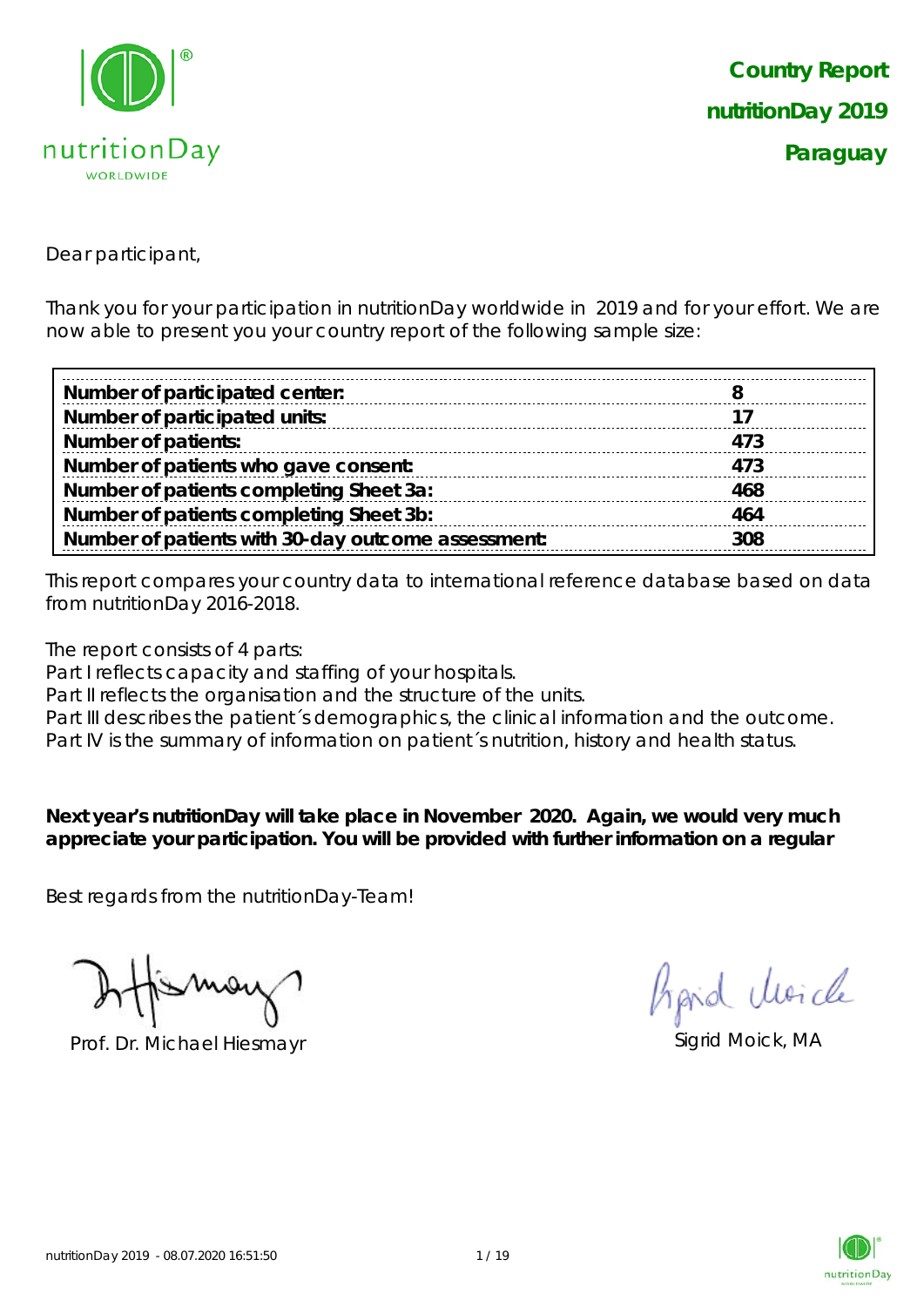### *I. Hospital capacity and staffing ("Hospital sheet")*

|                                                                                    | <b>YOUR RESULTS</b>      | <b>REFERENCE RESULTS</b> |
|------------------------------------------------------------------------------------|--------------------------|--------------------------|
| 1. Total number of beds in hospital                                                | 91 [84-94]               | 333 [194-630]            |
| 2. Total number of admissions in the hospital last<br>year                         | 3490 [2063-5156]         | 18005 [9101-36130]       |
|                                                                                    |                          |                          |
| 3. Total number of staff in the hospital                                           |                          |                          |
| Total medical doctors                                                              | 81 [39-122]              | 173 [80-399]             |
| <b>Medical specialists</b>                                                         | 85 [28-130]              | 116 [53-250]             |
| Medical non-specialists                                                            | $3[3-4]$                 | 37 [14-84]               |
| <b>Nurses</b>                                                                      | 118 [86-209]             | 420 [183-836]            |
| <b>Dieticians</b>                                                                  | $0 [0-0]$                | $5[2-9]$                 |
| <b>Nutritionists</b>                                                               | $6[3-10]$                | $1[0-4]$                 |
| Pharmacists                                                                        | $7[3-7]$                 | $7[4-21]$                |
| Kitchen staff                                                                      | $6[3-10]$                | 31 [15-59]               |
|                                                                                    |                          |                          |
| <b>Full time equivalent</b>                                                        |                          |                          |
| Total medical doctors                                                              | $\overline{\phantom{a}}$ | 148 [60-373]             |
| <b>Medical specialists</b>                                                         |                          | 98 [45-251]              |
| Medical non-specialists                                                            |                          | 36 [11-99]               |
| <b>Nurses</b>                                                                      |                          | 364 [180-788]            |
| <b>Dieticians</b>                                                                  | $\overline{\phantom{a}}$ | $5[2-8]$                 |
| <b>Nutritionists</b>                                                               | $\overline{\phantom{0}}$ | $1[0-3]$                 |
| Pharmacists                                                                        | $4[4-4]$                 | $6[3-18]$                |
| Kitchen staff                                                                      | $6[6-6]$                 | 29 [15-55]               |
|                                                                                    |                          |                          |
| 4. Does the hospital have a nutrition care strategy?                               | 6 (100,0%) Yes           | 498 (79,4%) Yes          |
|                                                                                    |                          |                          |
| 5. Which nutrition-related standards or routine activities exist in your hospital? |                          |                          |
| Nutrition training is available                                                    | $0(0,0\%)$ Yes           | 434 (66,7%) Yes          |
| Nutrition steering committee is available                                          | 1 (16,7%) Yes            | 388 (59,6%) Yes          |
| Quality indicators are recorded and reported to national<br>or regional level      | 6 (100,0%) Yes           | 263 (40,4%) Yes          |
| Quality indicators are used for internal benchmarking                              | 2 (33,3%) Yes            | 337 (51,8%) Yes          |
| Patient feedback about food and food service is collected<br>using a questionnaire | 3 (50,0%) Yes            | 475 (73,0%) Yes          |
| None                                                                               | $0(0,0\%)$ Yes           | 30 (4,6%) Yes            |
| No answer given                                                                    | $0(0,0\%)$               | 24 (3,7%)                |

#### **6. Which codes are available /routinely used in your hospital for billing and reimbursement purposes?**

| Codes available          |                |                 |
|--------------------------|----------------|-----------------|
| <b>Nutrition Support</b> | 6 (100,0%) Yes | 313 (48,1%) Yes |

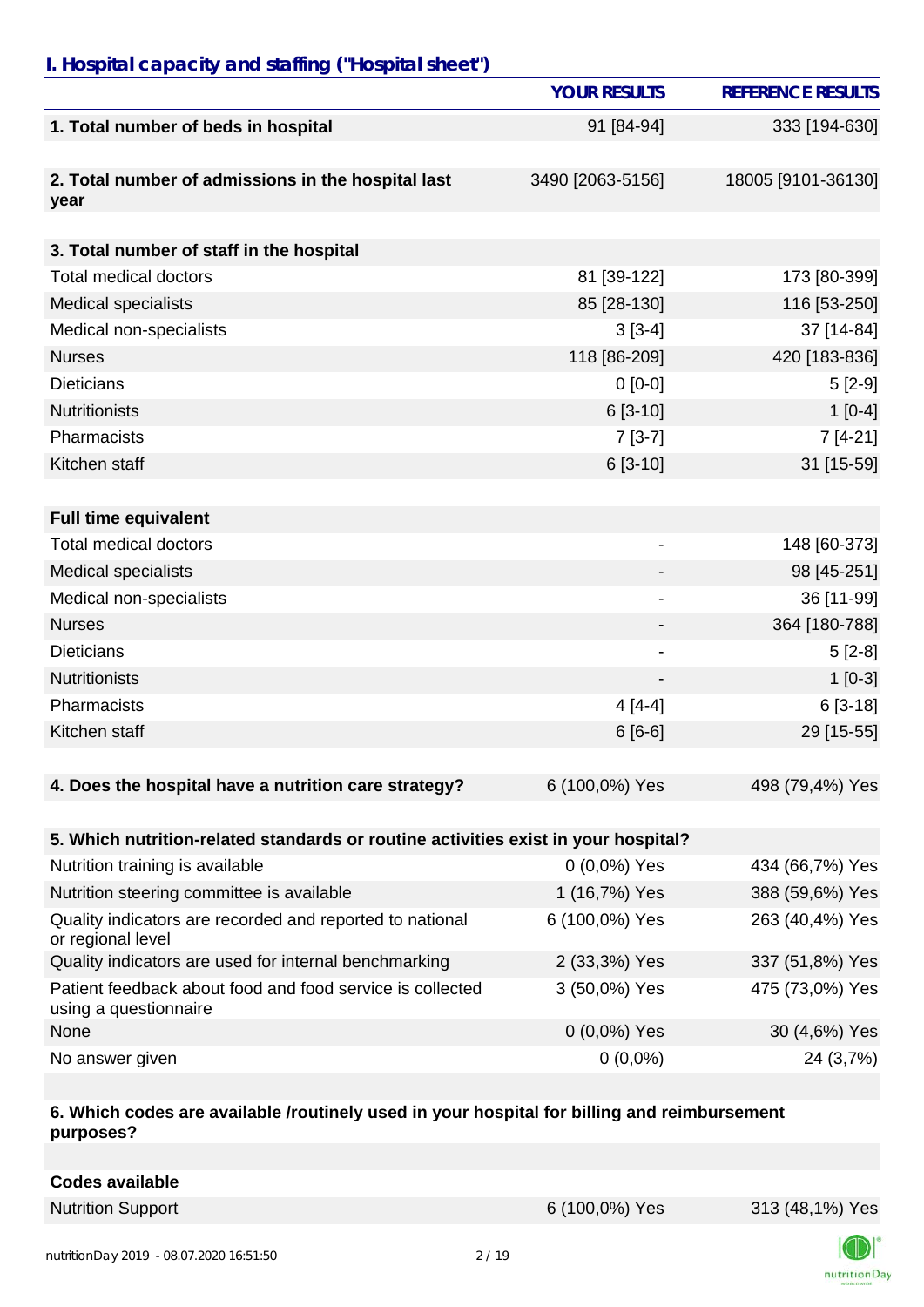| Oral nutrition supplements                                | 5 (83,3%) Yes  | 239 (36,7%) Yes |
|-----------------------------------------------------------|----------------|-----------------|
| Parenteral nutrition                                      | 5 (83,3%) Yes  | 375 (57,6%) Yes |
| <b>Enteral nutrition</b>                                  | 6 (100,0%) Yes | 334 (51,3%) Yes |
| Dietary counseling                                        | 6 (100,0%) Yes | 235 (36,1%) Yes |
| Specific dietary interventions                            | 2 (33,3%) Yes  | 181 (27,8%) Yes |
| Screening for malnutrition                                | 6 (100,0%) Yes | 187 (28,7%) Yes |
| <b>Risk of malnutrition</b>                               | 6 (100,0%) Yes | 160 (24,6%) Yes |
| Malnutrition (in general)                                 | 6 (100,0%) Yes | 294 (45,2%) Yes |
| Severity of malnutrition (i.e. mild, moderate, severe)    | 6 (100,0%) Yes | 280 (43,0%) Yes |
| No information available from billing/finance/controlling | $0(0,0\%)$ Yes | 109 (16,7%) Yes |
| No answer given                                           |                | 42 (6,5%)       |
|                                                           |                |                 |
| <b>Codes routinely used</b>                               |                |                 |
| <b>Nutrition Support</b>                                  | 6 (100,0%) Yes | 270 (41,5%) Yes |
| Oral nutrition supplements                                | 5 (83,3%) Yes  | 209 (32,1%) Yes |
| Parenteral nutrition                                      | 4 (66,7%) Yes  | 343 (52,7%) Yes |
| <b>Enteral nutrition</b>                                  | 6 (100,0%) Yes | 307 (47,2%) Yes |
| Dietary counseling                                        | 6 (100,0%) Yes | 198 (30,4%) Yes |
| Specific dietary interventions                            | 2 (33,3%) Yes  | 159 (24,4%) Yes |
| Screening for malnutrition                                | 6 (100,0%) Yes | 149 (22,9%) Yes |
| <b>Risk of malnutrition</b>                               | 6 (100,0%) Yes | 128 (19,7%) Yes |
| Malnutrition (in general)                                 | 6 (100,0%) Yes | 255 (39,2%) Yes |
| Severity of malnutrition (i.e. mild, moderate, severe)    | 6 (100,0%) Yes | 242 (37,2%) Yes |
| No information available from billing/finance/controlling | 0 (0,0%) Yes   | 120 (18,4%) Yes |
| No answer given                                           |                | 53 (8,1%)       |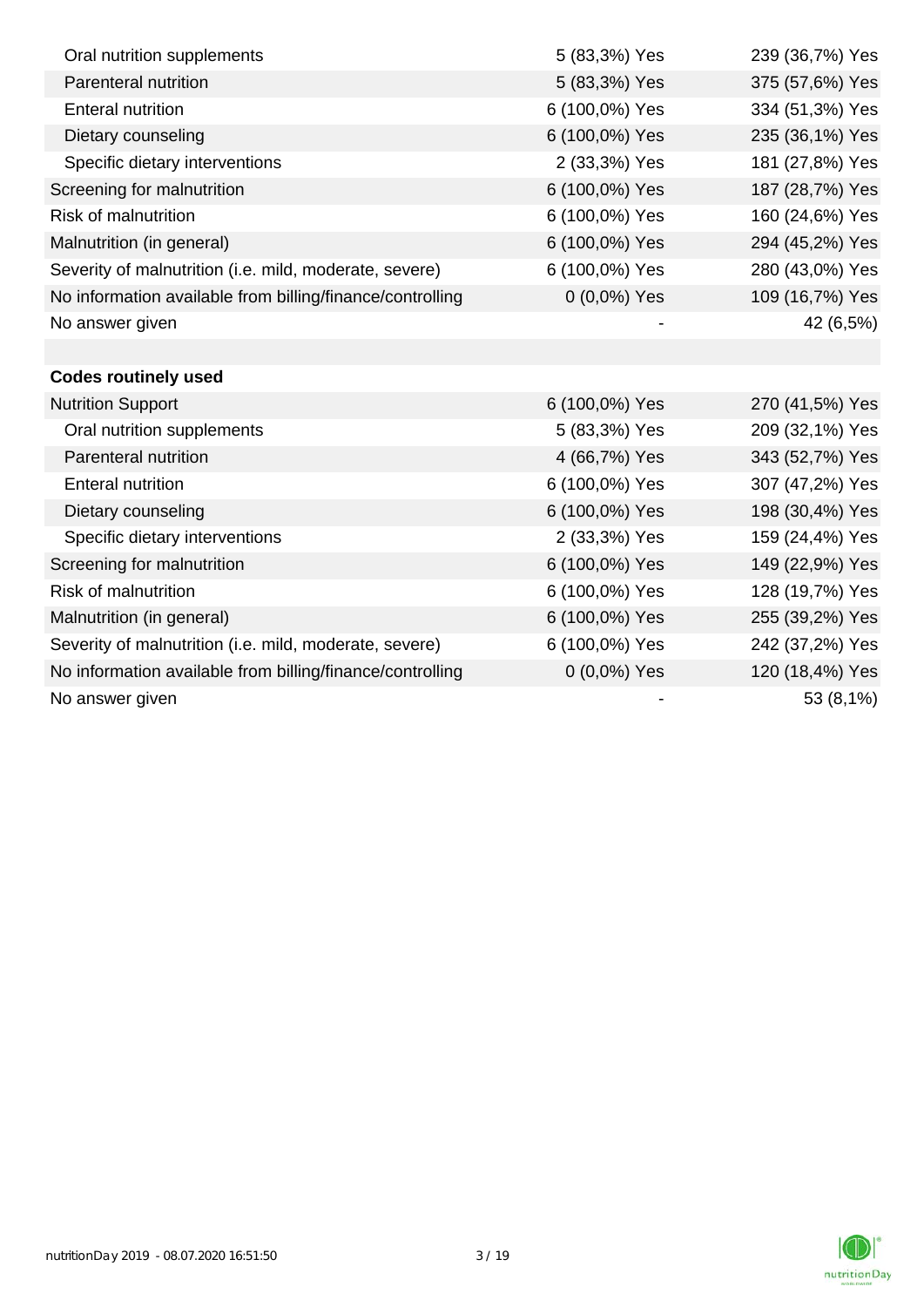# *II. Unit organisation and structures ("Sheet 1a/1b")*

|                                                                       | <b>YOUR RESULTS</b> | <b>REFERENCE RESULTS</b> |
|-----------------------------------------------------------------------|---------------------|--------------------------|
|                                                                       |                     |                          |
| Internal Medicine / General                                           | 4(23,5%)            | 21.1%                    |
| Internal Medicine / Cardiology                                        | $0(0,0\%)$          | 4.3%                     |
| Internal Medicine / Gastroenterology & hepatology                     | $0(0,0\%)$          | 7.8%                     |
| <b>Internal Medicine / Geriatrics</b>                                 | 1(5,9%)             | 9.7%                     |
| Internal Medicine / Infectious diseases                               | $0(0,0\%)$          | 0.6%                     |
| Internal Medicine / Nephrology                                        | $0(0,0\%)$          | 1.2%                     |
| Internal Medicine / Oncology (incl. radiotherapy)                     | $0(0,0\%)$          | 8.1%                     |
| Interdisciplinary                                                     | $0(0,0\%)$          | 3.4%                     |
| Long term care                                                        | $0(0,0\%)$          | 2.0%                     |
| Neurology                                                             | $0(0,0\%)$          | 3.6%                     |
| Surgery / General                                                     | 2(11,8%)            | 15.7%                    |
| Surgery/ Cardiac/Vascular/Thoracic                                    | $0(0,0\%)$          | 1.4%                     |
| Surgery / Neurosurgery                                                | $0(0,0\%)$          | 0.9%                     |
| Surgery / Orthopedic                                                  | $0(0,0\%)$          | 4.2%                     |
| Trauma                                                                | $0(0,0\%)$          | 0.9%                     |
| Ear Nose Throat (ENT)                                                 | $0(0,0\%)$          | 1.7%                     |
| Gynecology / Obstetrics                                               | 1(5,9%)             | 1.4%                     |
| <b>Pediatrics</b>                                                     | 2(11,8%)            | 0.1%                     |
| Psychiatry                                                            | $0(0,0\%)$          | 0.9%                     |
| <b>Others</b>                                                         | 7(41,2%)            | 11.1%                    |
|                                                                       |                     |                          |
| 2. Number of registered inpatients at noon                            | $9[9-12]$           | 25 [19-32]               |
|                                                                       |                     |                          |
| 3. Total bed capacity of the unit                                     | 16 [13-29]          | 30 [24-40]               |
|                                                                       |                     |                          |
| 4. Number of each type of staff in the unit for TODAY's morning shift |                     |                          |
|                                                                       |                     |                          |
| <b>Fully trained</b>                                                  |                     |                          |
| Medical doctors                                                       | $2[1-5]$            | $4[2-7]$                 |
| <b>Nurses</b>                                                         | $4[2-6]$            | $5[3-8]$                 |
| Nursing aides                                                         | $2[1-3]$            | $2[1-4]$                 |
| <b>Dieticians</b>                                                     | $0[0-1]$            | $1[0-1]$                 |
| <b>Nutritionists</b>                                                  | $1[1-2]$            | $0[0-1]$                 |
| Administrative staff                                                  | $1[1-2]$            | $1[0-1]$                 |
| Other staff involved in patient care                                  | $1[1-2]$            | $1[0-2]$                 |
|                                                                       |                     |                          |
| In training                                                           |                     |                          |
| <b>Medical doctors</b>                                                | $6[5-28]$           | $1[0-3]$                 |
| Medical students                                                      | $0 [0-0]$           | $0[0-2]$                 |
| <b>Nurses</b>                                                         | $3[1-4]$            | $1[0-3]$                 |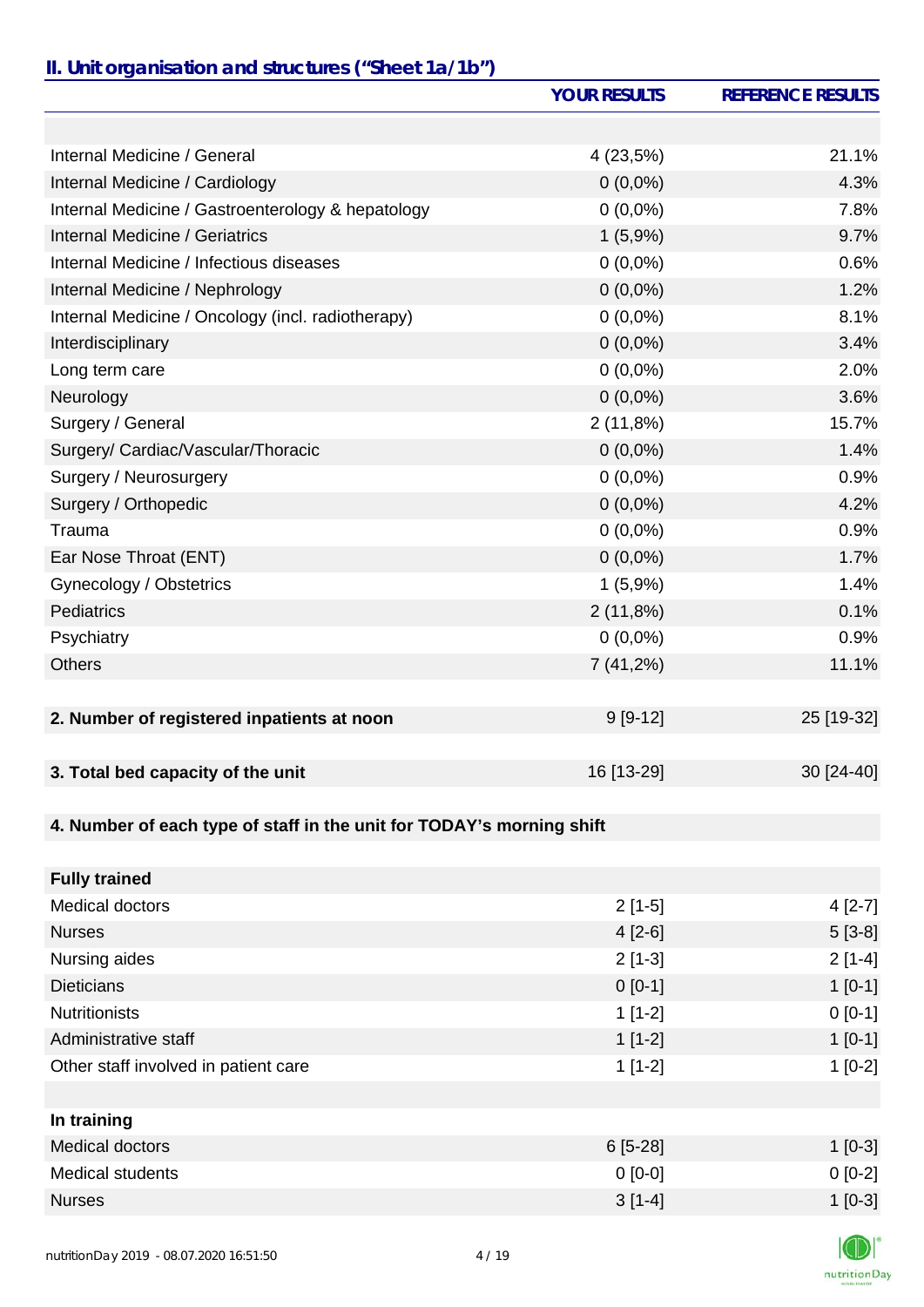| Nursing aides                                                                                       | $0 [0-0]$       | $0[0-0]$         |
|-----------------------------------------------------------------------------------------------------|-----------------|------------------|
| <b>Dieticians</b>                                                                                   | $0 [0-0]$       | $0[0-0]$         |
| <b>Nutritionists</b>                                                                                | $0 [0-0]$       | $0[0-0]$         |
| Other staff involved in patient care                                                                |                 | $0[0-0]$         |
| 5. Is there a nutrition support team in your hospital<br>available?                                 | 10 (100,0%) Yes | 1018 (78,3%) Yes |
| 6. Does the unit have a nutrition care strategy?                                                    | 9 (90,0%) Yes   | 984 (75,7%) Yes  |
| 7. Is there a person in your unit responsible for<br>nutrition care?                                | 10 (100,0%) Yes | 922 (70,9%) Yes  |
| 8. Is there a dietician, nutritionist or dietetic assistant<br>available for your unit?             | 8 (80,0%) Yes   | 1239 (90,8%) Yes |
| 9. Is specific staff responsible for providing feeding<br>assistance to patients during meal times? | 3 (30,0%) Yes   | 780 (60,0%) Yes  |
| 10. How do you MAINLY screen/monitor patients for<br>malnutrition?                                  |                 |                  |
| At admission                                                                                        |                 |                  |
| No routine screening                                                                                | 2 (11,8%) Yes   | 109 (7,6%)       |
| No fixed criteria                                                                                   |                 | 21(1,5%)         |
| Experience / visual assessment only                                                                 |                 | 102 (7,1%)       |
| Weighing / BMI only                                                                                 | 3 (17,6%) Yes   | 201 (14,1%)      |
| Nutritional Risk Screening (NRS) 2002                                                               | 4 (23,5%) Yes   | 462 (32,3%)      |
| Malnutrition Universal Screening Tool (MUST)                                                        |                 | 81(5,7%)         |
| Malnutrition Screening tool (MST)                                                                   |                 | 115 (8,0%)       |
| <b>SNAQ</b>                                                                                         |                 | 13 (0,91%)       |
| Other formal tool                                                                                   | 1 (5,9%) Yes    | 249 (17,4%)      |
| I do not know                                                                                       |                 | 11 (0,77%)       |
| Missing                                                                                             | 7(41,2%)        | 66 (4,6%)        |
|                                                                                                     |                 |                  |
| <b>During hospital stay</b>                                                                         |                 |                  |
| No routine monitoring                                                                               | 1 (5,9%) Yes    | 133 (9,3%)       |
| No fixed criteria                                                                                   |                 | 118 (8,3%)       |
| Experience / visual assessment only                                                                 | 1 (5,9%) Yes    | 235 (16,4%)      |
| Weighing / BMI only                                                                                 | 4 (23,5%) Yes   | 471 (32,9%)      |
| Other formal tool                                                                                   | 4 (23,5%) Yes   | 375 (26,2%)      |
| I do not know                                                                                       |                 | 32(2,2%)         |
| Missing                                                                                             | $7(41,2\%)$     | 66 (4,6%)        |
|                                                                                                     |                 |                  |
| 11a. Do you routinely use guidelines or standards for<br>nutrition care?                            | 8 (88,9%) Yes   | 1043 (82,1%) Yes |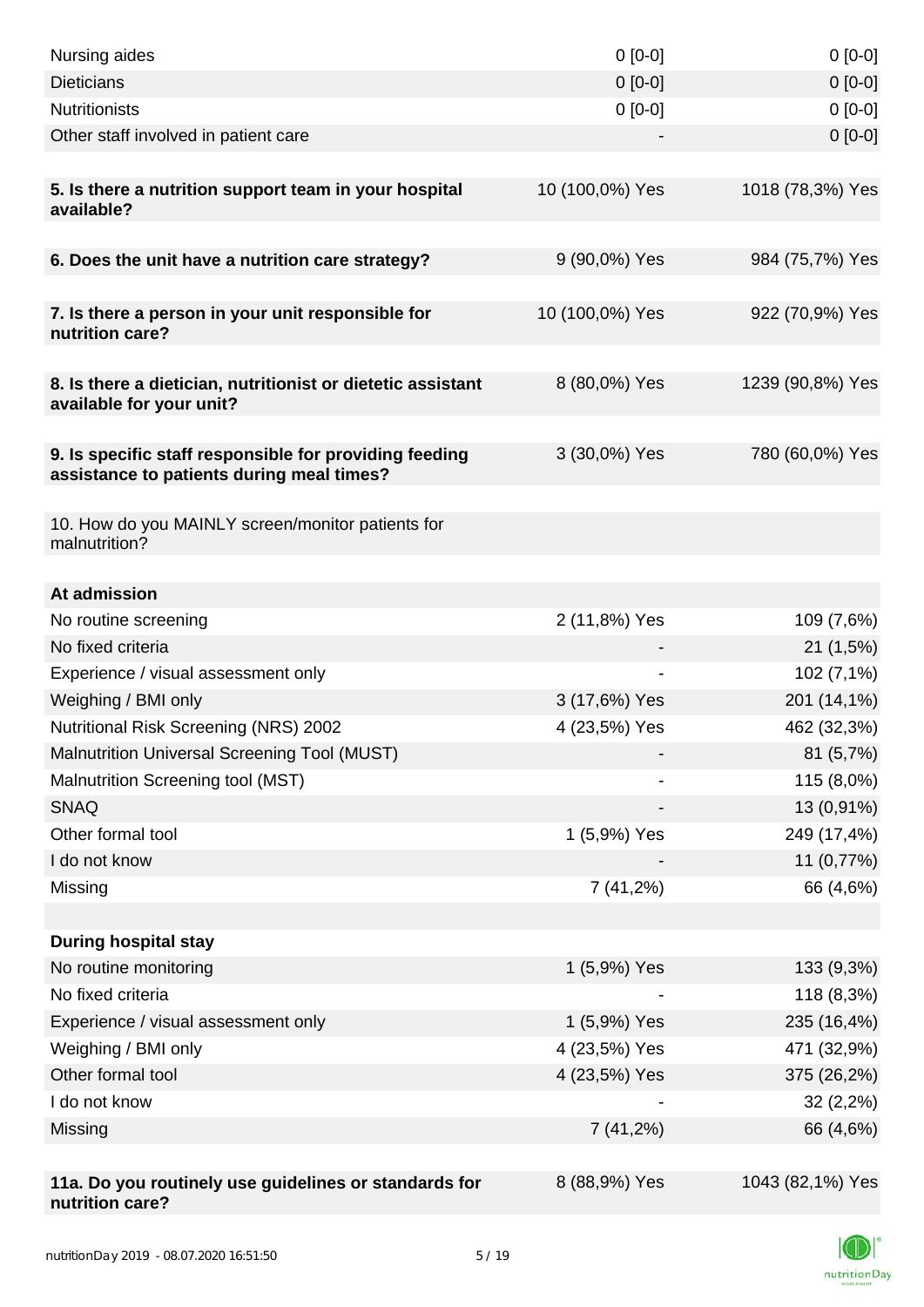| 11b. If yes, which one is mainly used?  |               |             |
|-----------------------------------------|---------------|-------------|
| International guidelines                | 1 (12,5%) Yes | 257 (24,6%) |
| National guidelines                     |               | 166 (15,9%) |
| Standards on hospital level             | 4 (50,0%) Yes | 378 (36,2%) |
| Standards on unit level                 | 2 (25,0%) Yes | 65 (6,2%)   |
| Individual patient nutrition care plans | 1 (12,5%) Yes | 155 (14,9%) |
| Other                                   |               | $11(1,1\%)$ |
| Missing                                 |               | $11(1,1\%)$ |
|                                         |               |             |

# **12. What is routinely done in your unit for given patient groups?**

| At risk                                                    |               |             |
|------------------------------------------------------------|---------------|-------------|
| Watchful waiting                                           | 3 (17,6%) Yes | 399 (27,9%) |
| Discuss nutrition care activities during ward rounds       | 4 (23,5%) Yes | 614 (42,9%) |
| Develop an individual nutrition care plan                  | 6 (35,3%) Yes | 720 (50,3%) |
| Initiate treatment / nutrition intervention                | 8 (47,1%) Yes | 820 (57,3%) |
| Consult a nutrition expert (dietician, nutritionist, etc.) | 5 (29,4%) Yes | 828 (57,9%) |
| Consult a medical professional                             | 2 (11,8%) Yes | 505 (35,3%) |
| Calculate energy requirements                              | 8 (47,1%) Yes | 652 (45,6%) |
| Calculate protein requirements                             | 8 (47,1%) Yes | 630 (44,1%) |
|                                                            |               |             |
| <b>Malnourished</b>                                        |               |             |
| Watchful waiting                                           | 2 (11,8%) Yes | 280 (19,6%) |
| Discuss nutrition care activities during ward rounds       | 5 (29,4%) Yes | 675 (47,2%) |
| Develop an individual nutrition care plan                  | 4 (23,5%) Yes | 792 (55,4%) |
| Initiate treatment / nutrition intervention                | 6 (35,3%) Yes | 884 (61,8%) |
| Consult a nutrition expert (dietician, nutritionist, etc.) | 4 (23,5%) Yes | 823 (57,6%) |
| Consult a medical professional                             | 1 (5,9%) Yes  | 579 (40,5%) |
| Calculate energy requirements                              | 5 (29,4%) Yes | 763 (53,4%) |
| Calculate protein requirements                             | 5 (29,4%) Yes | 745 (52,1%) |
|                                                            |               |             |
| <b>Every patient</b>                                       |               |             |
| Watchful waiting                                           | 6 (35,3%) Yes | 700 (49,0%) |
| Discuss nutrition care activities during ward rounds       | 5 (29,4%) Yes | 358 (25,0%) |
| Develop an individual nutrition care plan                  | 4 (23,5%) Yes | 250 (17,5%) |
| Initiate treatment / nutrition intervention                | 2 (11,8%) Yes | 197 (13,8%) |
| Consult a nutrition expert (dietician, nutritionist, etc.) | 4 (23,5%) Yes | 264 (18,5%) |
| Consult a medical professional                             | 8 (47,1%) Yes | 307 (21,5%) |
| Calculate energy requirements                              | 2 (11,8%) Yes | 186 (13,0%) |
| Calculate protein requirements                             | 2 (11,8%) Yes | 168 (11,7%) |
|                                                            |               |             |
| <b>Never</b>                                               |               |             |
| Watchful waiting                                           | 1 (5,9%) Yes  | 105 (7,3%)  |

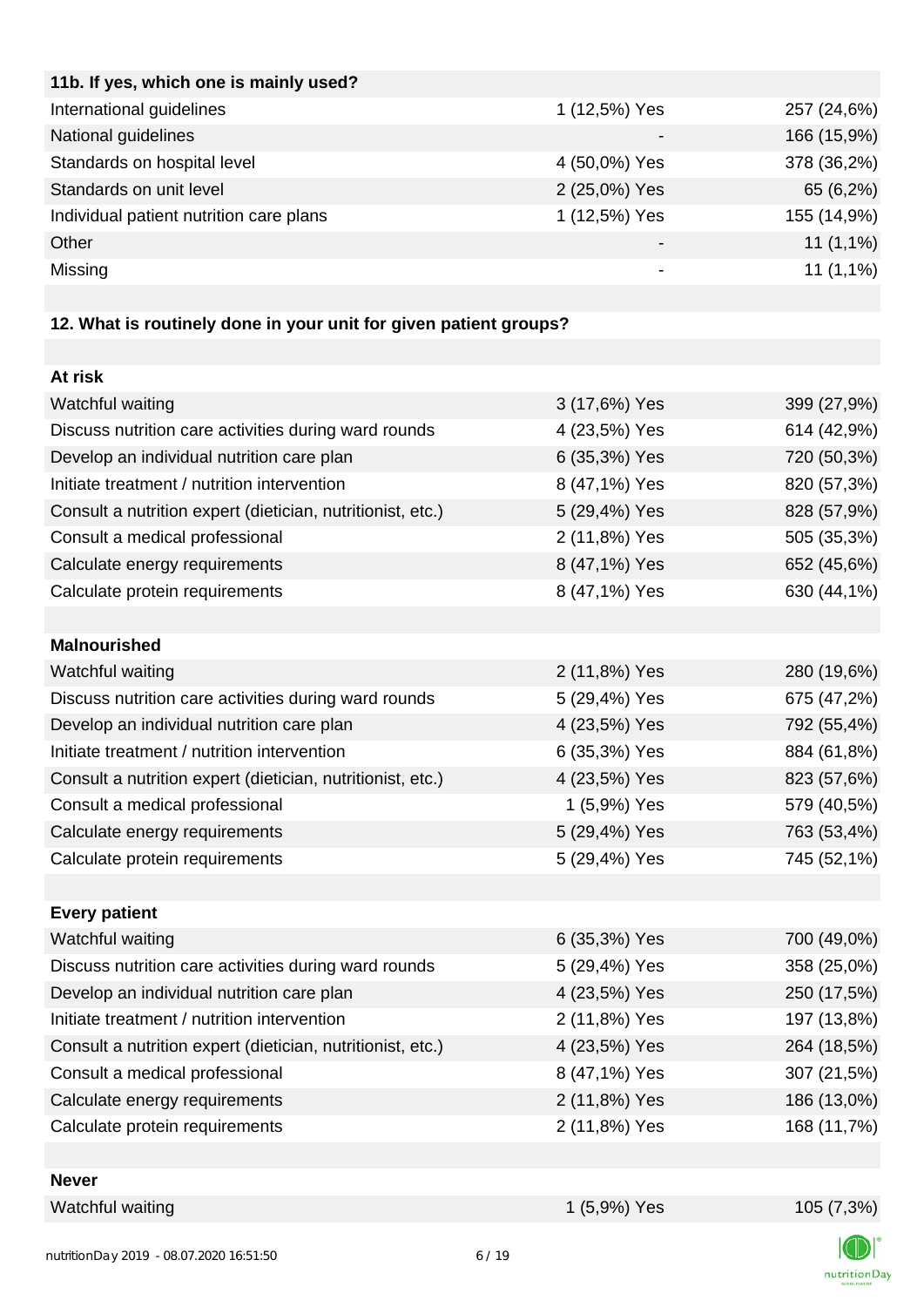| Discuss nutrition care activities during ward rounds               | 1 (5,9%) Yes                 | 77 (5,4%)    |
|--------------------------------------------------------------------|------------------------------|--------------|
| Develop an individual nutrition care plan                          |                              | 62 (4,3%)    |
| Initiate treatment / nutrition intervention                        |                              | 19 (1,3%)    |
| Consult a nutrition expert (dietician, nutritionist, etc.)         |                              | 20 (1,4%)    |
| Consult a medical professional                                     | -                            | 146 (10,2%)  |
| Calculate energy requirements                                      |                              | 141 (9,9%)   |
| Calculate protein requirements                                     | $\qquad \qquad \blacksquare$ | 165 (11,5%)  |
|                                                                    |                              |              |
| I do not know                                                      |                              |              |
| Watchful waiting                                                   |                              | 71 (5,0%)    |
| Discuss nutrition care activities during ward rounds               |                              | 54 (3,8%)    |
| Develop an individual nutrition care plan                          |                              | 41 (2,9%)    |
| Initiate treatment / nutrition intervention                        |                              | 34(2,4%)     |
| Consult a nutrition expert (dietician, nutritionist, etc.)         |                              | 33(2,3%)     |
| Consult a medical professional                                     | $\qquad \qquad \blacksquare$ | 86 (6,0%)    |
| Calculate energy requirements                                      |                              | 65 (4,5%)    |
| Calculate protein requirements                                     |                              | 71 (5,0%)    |
|                                                                    |                              |              |
| 13. When do you routinely weigh your patients?                     |                              |              |
| at admission                                                       | 6 (35,3%) Yes                | 928 (64,9%)  |
| Within 24 hours                                                    |                              | 210 (14,7%)  |
| Within 48 hours                                                    | 2 (11,8%) Yes                | 79 (5,5%)    |
| Within 72 hours                                                    |                              | 39 (2,7%)    |
| Every week                                                         | 2 (11,8%) Yes                | 627 (43,8%)  |
| Occasionally                                                       | 2 (11,8%) Yes                | 158 (11,0%)  |
| When requested                                                     | 4 (23,5%) Yes                | 728 (50,9%)  |
| At discharge                                                       | 1 (5,9%) Yes                 | 67 (4,7%)    |
| Never                                                              |                              | 17 (1,2%)    |
| I do not know                                                      |                              | 6(0,42%)     |
| No answer given                                                    | 3(16,7%)                     | 69 (4,8%)    |
|                                                                    |                              |              |
| 14. What do you do to support adequate food intake of patients?    |                              |              |
| Offer additional meals or in between snacks                        | 7 (41,2%) Yes                | 1096 (76,6%) |
| Offer meal choices                                                 | 3 (17,6%) Yes                | 1055 (73,8%) |
| Offer different portion sizes                                      | 3 (17,6%) Yes                | 934 (65,3%)  |
| Consider food presentation                                         | 5 (29,4%) Yes                | 502 (35,1%)  |
| Change food texture/consistency as needed                          | 8 (47,1%) Yes                | 1175 (82,2%) |
| Consider patient problems with eating and drinking                 | 10 (58,8%) Yes               | 1166 (81,5%) |
| Ensure that mealtimes are undisturbed/protected<br>mealtime policy | 1 (5,9%) Yes                 | 324 (22,7%)  |
| Promote positive eating environment                                | 2 (11,8%) Yes                | 419 (29,3%)  |
| Consider cultural/religious preferences                            | 5 (29,4%) Yes                | 903 (63,1%)  |
| Consider patient allergies / intolerances                          | 7 (41,2%) Yes                | 1045 (73,1%) |
| Other                                                              |                              | 103 (7,2%)   |

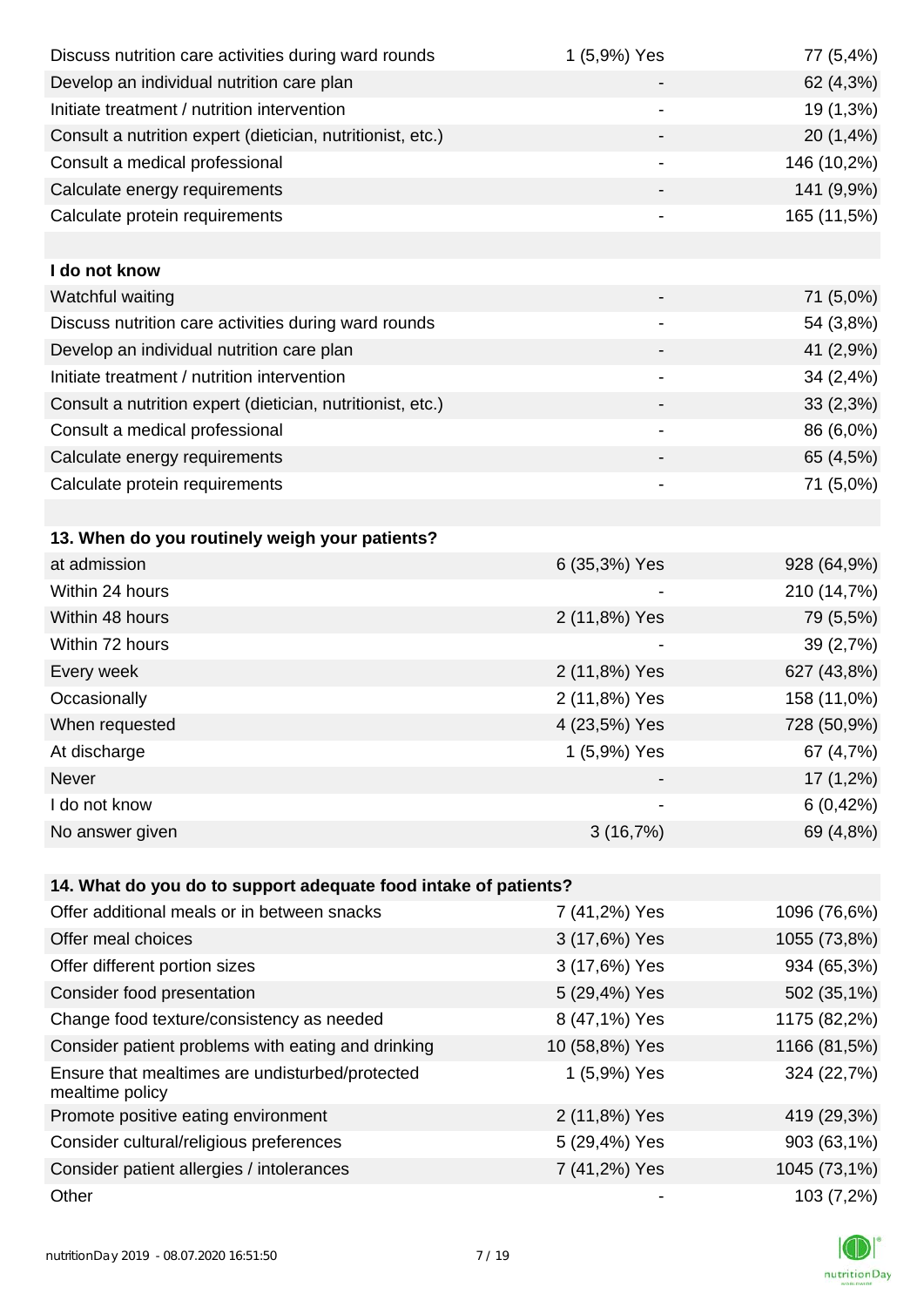| I do not know                                                                        |               | 26 (1,8%)       |
|--------------------------------------------------------------------------------------|---------------|-----------------|
| No answer given                                                                      | 7(41,2%)      | 67 (4,7%)       |
|                                                                                      |               |                 |
| 15. Which nutrition-related standards or routine activities exist in your unit?      |               |                 |
| Nutrition training is available                                                      | 6 (35,3%) Yes | 821 (57,4%)     |
| Reporting of nutrition related information to hospital<br>managers                   | 7 (41,2%) Yes | 608 (42,5%)     |
| Quality indicators are recorded and reported to national<br>or regional level        | 4 (23,5%) Yes | 448 (31,3%)     |
| Quality indicators are used for internal benchmarking                                | 3 (17,6%) Yes | 513 (35,9%)     |
| Patient feedback about food and food service is collected<br>using a questionnaire   | 4 (23,5%) Yes | 884 (61,8%)     |
| None                                                                                 |               | 41 (2,9%)       |
| I do not know                                                                        |               | 61 (4,3%)       |
| No answer given                                                                      | 7(41,2%)      | 151 (10,6%)     |
|                                                                                      |               |                 |
| 16. At admission what is asked and documented?                                       |               |                 |
| Change in weight                                                                     | 8 (47,1%) Yes | 1104 (77,2%)    |
| Eating habits/difficulties                                                           | 8 (47,1%) Yes | 1041 (72,8%)    |
| Nutrition before admission                                                           | 5 (29,4%) Yes | 823 (57,6%)     |
| None                                                                                 |               | 18 (1,3%)       |
| I do not know                                                                        | 1 (5,9%) Yes  | 33(2,3%)        |
| No answer given                                                                      | 7(41,2%)      | 153 (10,7%)     |
|                                                                                      |               |                 |
| 17. On what forms is there a specific part about eating, nutrition or malnutrition?  |               |                 |
|                                                                                      |               |                 |
| a. Patient Record has a section for                                                  |               |                 |
| indicating if the patient is malnourished or at risk of<br>malnutrition              | 7 (41,2%) Yes | 1037 (72,5%)    |
| nutrition treatment                                                                  | 8 (47,1%) Yes | 837 (58,5%)     |
| None                                                                                 |               | 65 (4,5%)       |
| I do not know                                                                        | 1 (5,9%) Yes  | 42 (2,9%)       |
|                                                                                      |               |                 |
| b. Discharge Letter                                                                  |               |                 |
| summarizes nutrition treatment received during stay                                  | 7 (41,2%) Yes | 592 (41,4%)     |
| makes future nutrition-related recommendations                                       | 8 (47,1%) Yes | 816 (57,1%)     |
| None                                                                                 |               | 137 (9,6%)      |
| I do not know                                                                        | 1 (5,9%) Yes  | 128 (9,0%)      |
|                                                                                      |               |                 |
| 18. Do you provide brochures about malnutrition to<br>at risk/malnourished patients? | 5 (71,4%) Yes | 519 (45,2%) Yes |
| 19. Who filled in this sheet?                                                        |               |                 |
| <b>Head staff</b>                                                                    |               | 411 (28,7%)     |
| Dietician                                                                            | 3 (17,6%) Yes | 717 (50,1%)     |
| <b>Nurse</b>                                                                         |               | 388 (27,1%)     |
|                                                                                      |               | $\Box$          |
|                                                                                      |               |                 |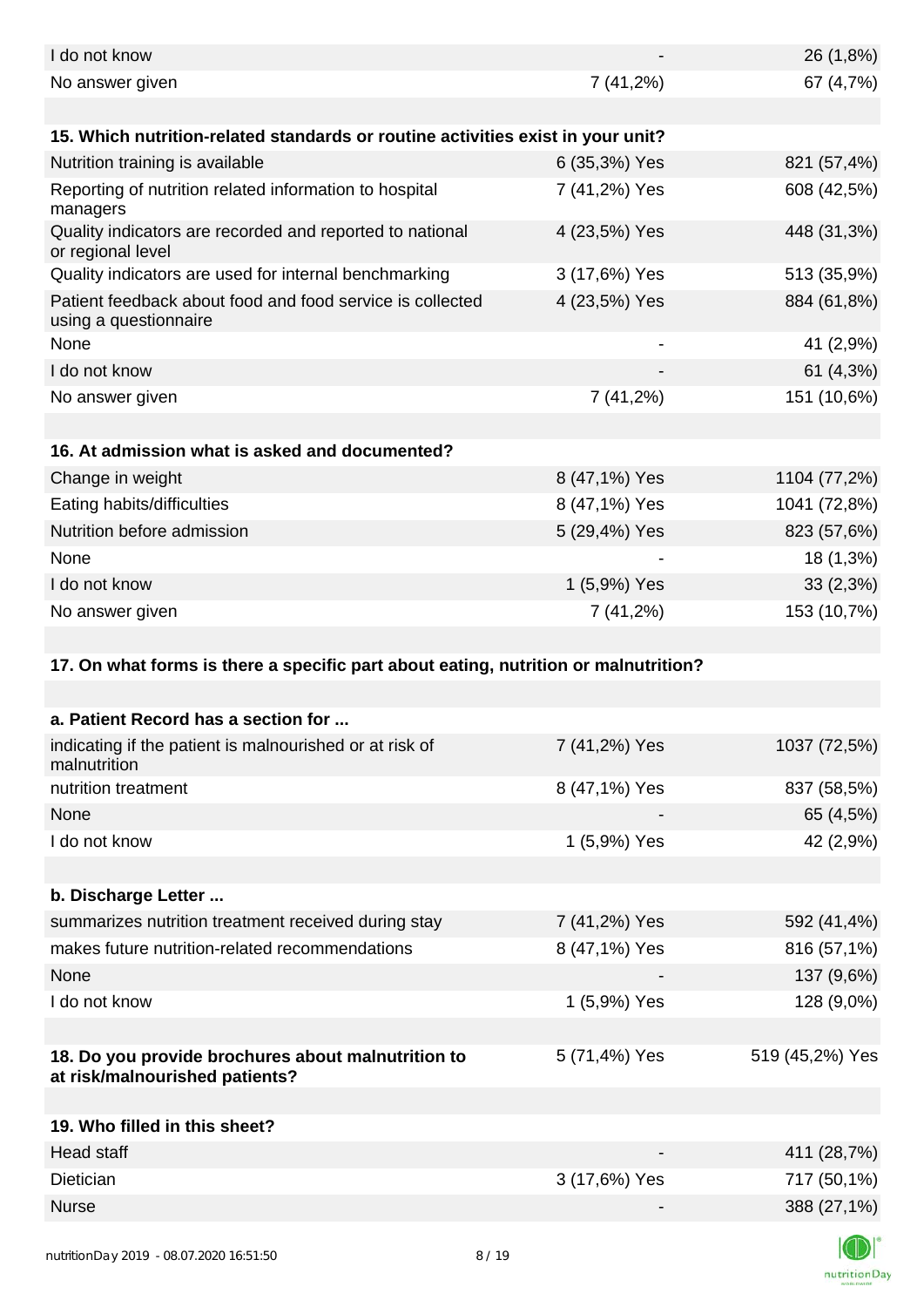| Physician            | 2 (11,8%) Yes            | 175 (12,2%) |
|----------------------|--------------------------|-------------|
| Administrative staff | $\overline{\phantom{0}}$ | 13 (0,91%)  |
| Other                | 5 (29,4%) Yes            | 71 (5,0%)   |
| None                 | $\overline{\phantom{0}}$ |             |
| I do not know        | $\overline{\phantom{a}}$ | $15(1,0\%)$ |

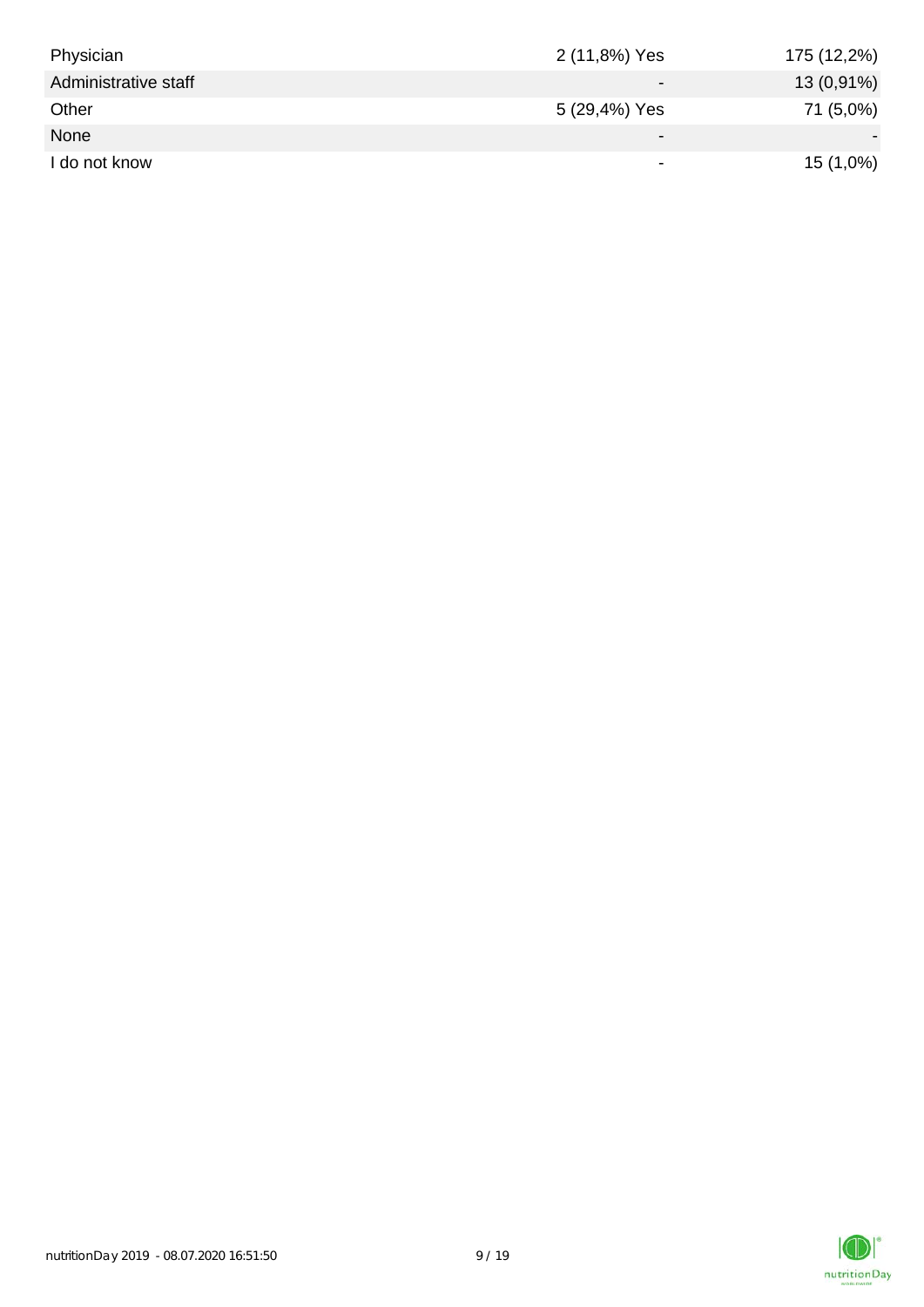|                                                                                         | <b>YOUR RESULTS</b> | <b>REFERENCE RESULTS</b> |
|-----------------------------------------------------------------------------------------|---------------------|--------------------------|
|                                                                                         |                     |                          |
| Total                                                                                   | 473                 | 27195                    |
| Age                                                                                     | 67 [51-79]          | 67 [53-78]               |
| Female                                                                                  | 218 (46,1%)         | 13525 (49,7%)            |
| Weight                                                                                  | $73,9+16,0$         | $69,9+18,9$              |
| Height                                                                                  | $166 + 9$           | $165 \pm 10$             |
| <b>BMI</b>                                                                              | $26,9+5,5$          | $25,5+5,9$               |
|                                                                                         |                     |                          |
| 1. This hospital admission was                                                          |                     |                          |
| planned                                                                                 | 103 (21,8%)         | 9881 (36,3%)             |
| an emergency                                                                            | 332 (70,2%)         | 14977 (55,1%)            |
| I do not know                                                                           | 38 (8,0%)           | 2337 (8,6%)              |
| No answer given                                                                         |                     |                          |
|                                                                                         |                     |                          |
| 2a. Diagnosis at admission                                                              |                     |                          |
| 0100 Infectious and parasitic diseases                                                  | 79 (16,7%)          | 2442 (9,0%)              |
| 0200 Neoplasms                                                                          | 66 (14,0%)          | 4873 (17,9%)             |
| 0300 Blood and bloodforming organs and the immune<br>mechanism                          | 21 (4,4%)           | 1724 (6,3%)              |
| 0400 Endocrine, nutritional and metabolic diseases                                      | 102 (21,6%)         | 3266 (12,0%)             |
| 0500 Mental health                                                                      | 17 (3,6%)           | 1218 (4,5%)              |
| 0600 Nervous system                                                                     | 82 (17,3%)          | 2493 (9,2%)              |
| 0700 Eye and adnexa                                                                     | 3(0,63%)            | 339 (1,2%)               |
| 0800 Ear and mastoid process                                                            | $1(0,21\%)$         | 172 (0,63%)              |
| 0900 Circulatory system                                                                 | 96 (20,3%)          | 5629 (20,7%)             |
| 1000 Respiratory system                                                                 | 105 (22,2%)         | 4217 (15,5%)             |
| 1100 Digestive system                                                                   | 77 (16,3%)          | 6840 (25,2%)             |
| 1200 Skin and subcutaneous tissue                                                       | 41 (8,7%)           | 1244 (4,6%)              |
| 1300 Musculoskeletal system and connective tissue                                       | 87 (18,4%)          | 4246 (15,6%)             |
| 1400 Genitourinary system                                                               | 45 (9,5%)           | 2809 (10,3%)             |
| 1500 Pregnancy, childbirth and the puerperium                                           | $9(1,9\%)$          | 222 (0,82%)              |
| 1600 Conditions originating in the perinatal period                                     | $1(0,21\%)$         | 36 (0,13%)               |
| 1700 Congenital/chromosomal abnormalities                                               |                     | 52 (0,19%)               |
| 1800 Symptoms, signs, abnormal clinical/lab findings                                    | 7(1,5%)             | 1319 (4,9%)              |
| 1900 Injury, poisoning                                                                  | 4(0,85%)            | 724 (2,7%)               |
| 2000 External causes of morbidity and mortality (e.g.<br>transport accidents, assaults) | 20 (4,2%)           | 671 (2,5%)               |
| 2100 Factors influencing health status and contact with<br>health services              | 15 (3,2%)           | 990 (3,6%)               |
| No answer given                                                                         |                     |                          |

#### **3. Which conditions/comorbidities does this patient have?**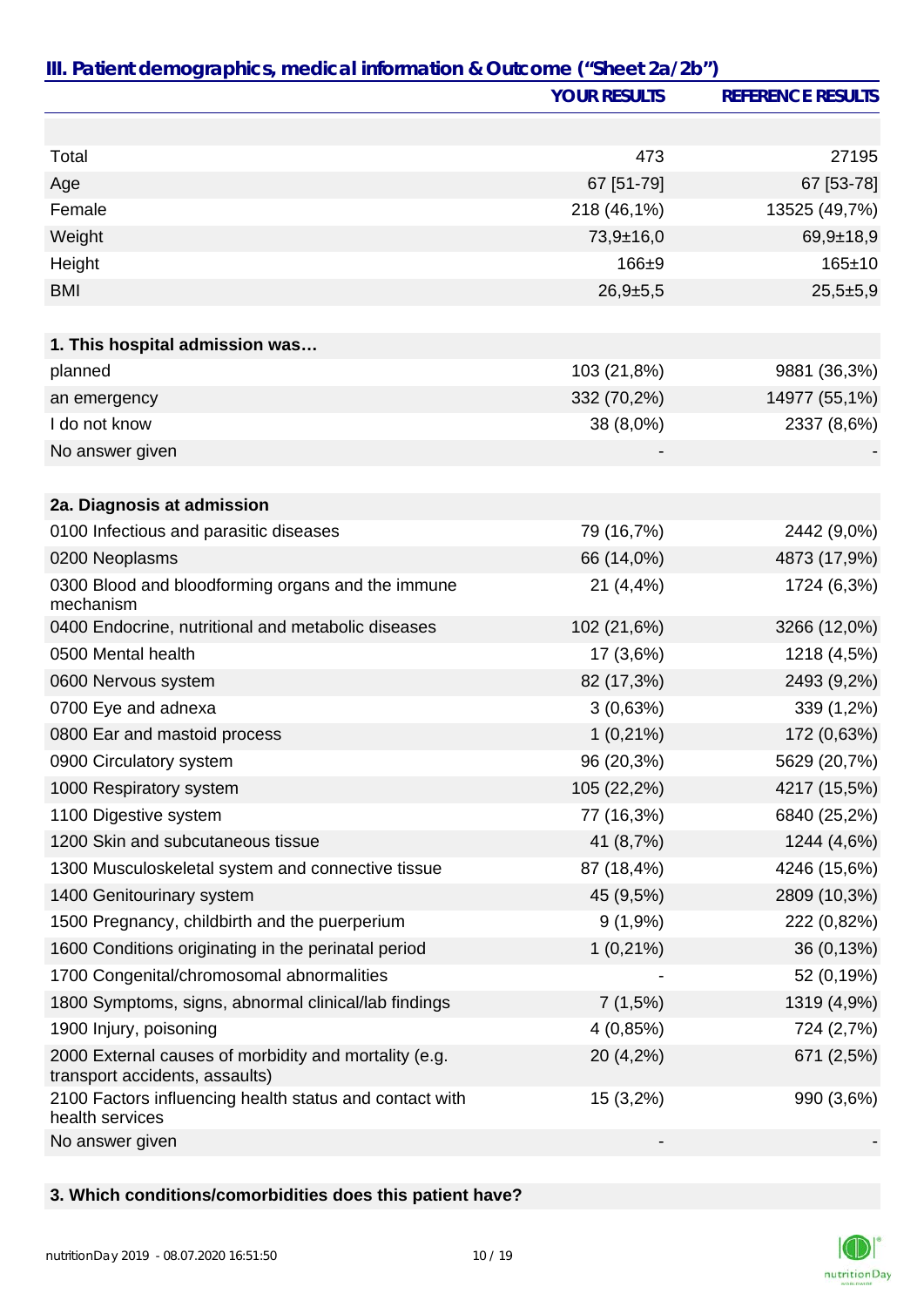| Cardiac insufficiency                                | 85 (22,3%)  | 5264 (21,3%)  |
|------------------------------------------------------|-------------|---------------|
| Myocardial infarction                                | 16 (4,4%)   | 1338 (5,5%)   |
| Chronic lung disease                                 | 48 (12,9%)  | 3466 (14,1%)  |
| Cerebral vascular disease                            | 62 (16,4%)  | 2274 (9,3%)   |
| Peripheral vascular disease                          | 32 (8,7%)   | 2842 (11,6%)  |
| Chronic liver disease                                | 11 (3,0%)   | 1477 (6,1%)   |
| Chronic kidney disease                               | 49 (13,1%)  | 2817 (11,6%)  |
| <b>Diabetes</b>                                      | 128 (32,7%) | 5968 (24,2%)  |
| Cancer                                               | 54 (14,4%)  | 5709 (23,2%)  |
| Infection                                            | 73 (19,4%)  | 3578 (14,6%)  |
| Dementia                                             | 16 (4,3%)   | 1229 (5,1%)   |
| Major depressive disorder                            | 14 (3,8%)   | 1233 (5,1%)   |
| Other chronic mental disorder                        | 10(2,7%)    | 1229 (5,1%)   |
| Other chronic disease                                | 112 (29,9%) | 6369 (25,9%)  |
| None                                                 | 57 (12,1%)  | 4869 (17,9%)  |
|                                                      |             |               |
| 4a. Previous operation during this hospital stay     |             |               |
| Yes, planned                                         | 55 (11,6%)  | 5304 (19,5%)  |
| Yes, acute                                           | 58 (12,3%)  | 1634 (6,0%)   |
| <b>No</b>                                            | 330 (69,8%) | 17917 (65,9%) |
| I do not know                                        | $1(0,21\%)$ | 313 (1,2%)    |
| Missing                                              | 29 (6,1%)   | 2027 (7,5%)   |
|                                                      |             |               |
| Days since operation                                 | 13 [3-30]   | $3[1-11]$     |
|                                                      |             |               |
| 4b. Planned operation during this hospital stay      |             |               |
| Yes, today or tomorrow                               | 93 (19,7%)  | 1998 (7,3%)   |
| Yes, later                                           | 28 (5,9%)   | 1411 (5,2%)   |
| No                                                   | 313 (66,2%) | 19908 (73,2%) |
| I do not know                                        | $1(0,21\%)$ | 1082 (4,0%)   |
| Missing                                              | 38 (8,0%)   | 2796 (10,3%)  |
|                                                      |             |               |
| 5. Previous ICU admission during this hospital stay? | 47 (10,3%)  | 2731 (10,6%)  |
| (Yes)                                                |             |               |
|                                                      |             |               |
| 6. Is this patient terminally ill?                   | 37 (7,8%)   | 1729 (6,4%)   |
|                                                      |             |               |
| 7. Fluid status                                      |             |               |
| Normal                                               | 430 (90,9%) | 20820 (76,6%) |
| Overloaded                                           | $6(1,3\%)$  | 1466 (5,4%)   |
| Dehydrated                                           | 16 (3,4%)   | 1298 (4,8%)   |
| I do not know                                        | 21 (4,4%)   | 3611 (13,3%)  |
| Missing                                              |             |               |

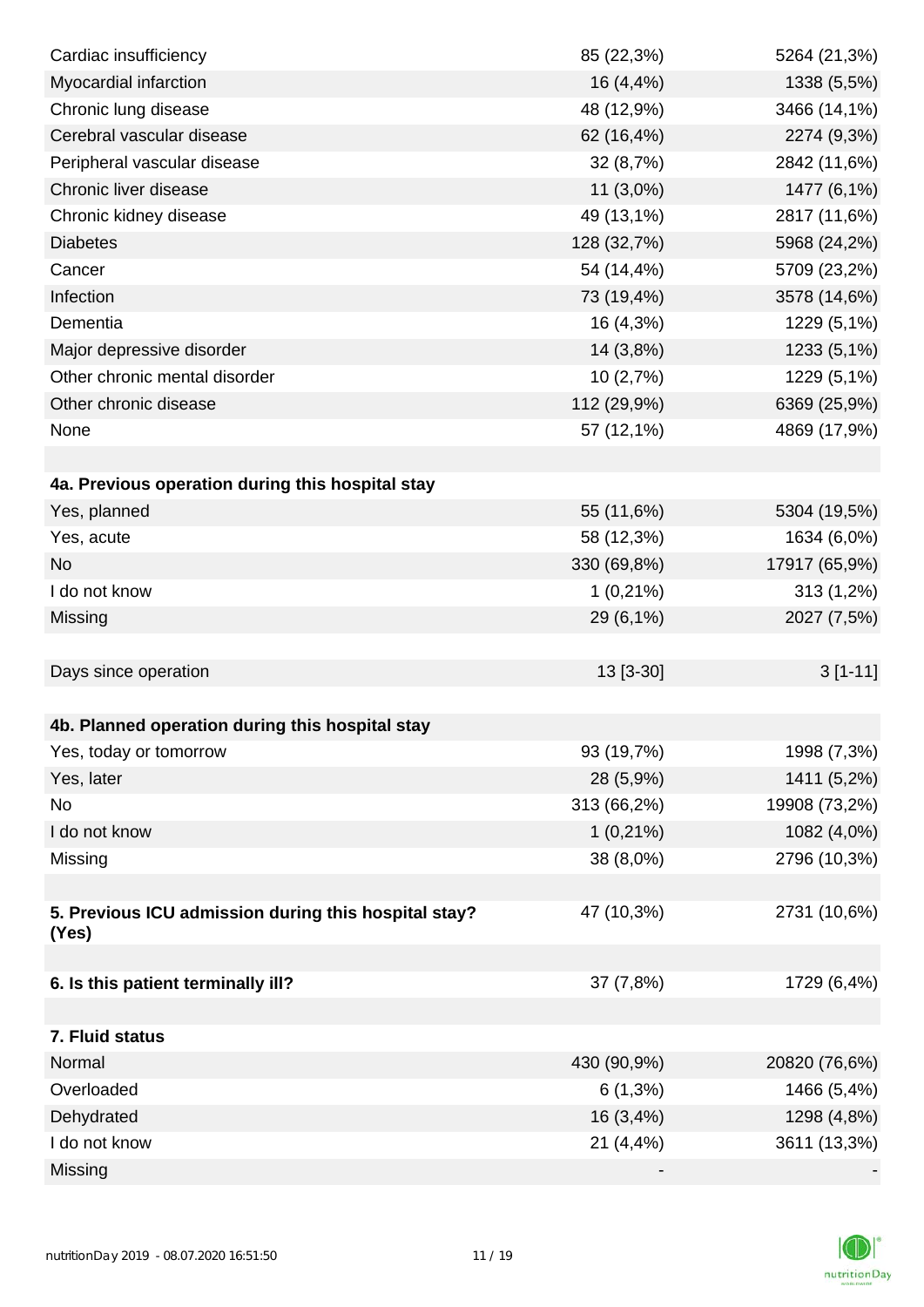| 8. Number of different medications planned                                               |             |               |
|------------------------------------------------------------------------------------------|-------------|---------------|
| Oral                                                                                     | $3[2-5]$    | $5[2-8]$      |
| Other                                                                                    | $5[3-8]$    | $2[1-4]$      |
|                                                                                          |             |               |
| 9. Was this patient identified as malnourished or at risk of malnutrition?               |             |               |
| Malnourished                                                                             | 44 (9,3%)   | 3264 (12,0%)  |
| At risk                                                                                  | 131 (27,7%) | 4856 (17,9%)  |
| <b>No</b>                                                                                | 286 (60,5%) | 16820 (61,8%) |
| I do not know                                                                            | 12 (2,5%)   | 2255 (8,3%)   |
| Missing                                                                                  |             |               |
|                                                                                          |             |               |
| 10. IV Fluids                                                                            |             |               |
| Electrolyte solution (NaCl, Ringers lactate, etc)                                        | 355 (75,1%) | 9496 (34,9%)  |
| 5% Glucose solution                                                                      | 45 (9,5%)   | 2615 (9,6%)   |
|                                                                                          |             |               |
| 11. Number of ONS drinks planned                                                         | $0[0-0]$    | $0[0-0]$      |
|                                                                                          |             |               |
| 12. Nutrition intake                                                                     |             |               |
| Regular hospital food                                                                    | 316 (66,8%) | 15788 (58,1%) |
| Fortified/enriched hospital food                                                         | 43 (9,1%)   | 3133 (11,5%)  |
| Protein/energy supplement (e.g. ONS drinks)                                              | 16 (3,4%)   | 4012 (14,8%)  |
| <b>Enteral nutrition</b>                                                                 | 75 (15,9%)  | 1315 (4,8%)   |
| Parenteral nutrition                                                                     | $9(1,9\%)$  | 1286 (4,7%)   |
| Special diet                                                                             | 28 (5,9%)   | 8834 (32,5%)  |
| None                                                                                     | 23 (4,9%)   | 1283 (4,7%)   |
|                                                                                          |             |               |
| 13a. All lines and Tubes                                                                 |             |               |
| <b>Central Venous</b>                                                                    | 23 (5,1%)   | 2360 (9,2%)   |
| Peripheral venous access                                                                 | 370 (81,3%) | 12501 (48,7%) |
| Nasogastric                                                                              | 54 (11,9%)  | 680 (2,6%)    |
| Nasojejunal                                                                              | 2(0,44%     | 135 (0,53%)   |
| Nasoduadenal                                                                             |             | 99 (0,39%)    |
| Enterostoma                                                                              |             | 126 (0,49%)   |
| Percutaneous endoscopy/surgical gastrostomy                                              | 13 (2,9%)   | 234 (0,91%)   |
| Percutaneous endoscopy/surgical jejunostomy                                              |             | 95 (0,37%)    |
| None                                                                                     | 59 (12,5%)  | 12303 (45,2%) |
|                                                                                          |             |               |
| 13b. Were there complications with nutrition related lines<br>and tubes since admission? |             |               |
| Yes, previously                                                                          | $5(1,1\%)$  | 362 (1,3%)    |
| Yes, ongoing                                                                             | 4 (0,85%)   | 227 (0,83%)   |
| <b>No</b>                                                                                | 393 (83,1%) | 21227 (78,1%) |
| I do not know                                                                            | $30(6,3\%)$ | 2312 (8,5%)   |
| Missing                                                                                  | 41 (8,7%)   | 3067 (11,3%)  |

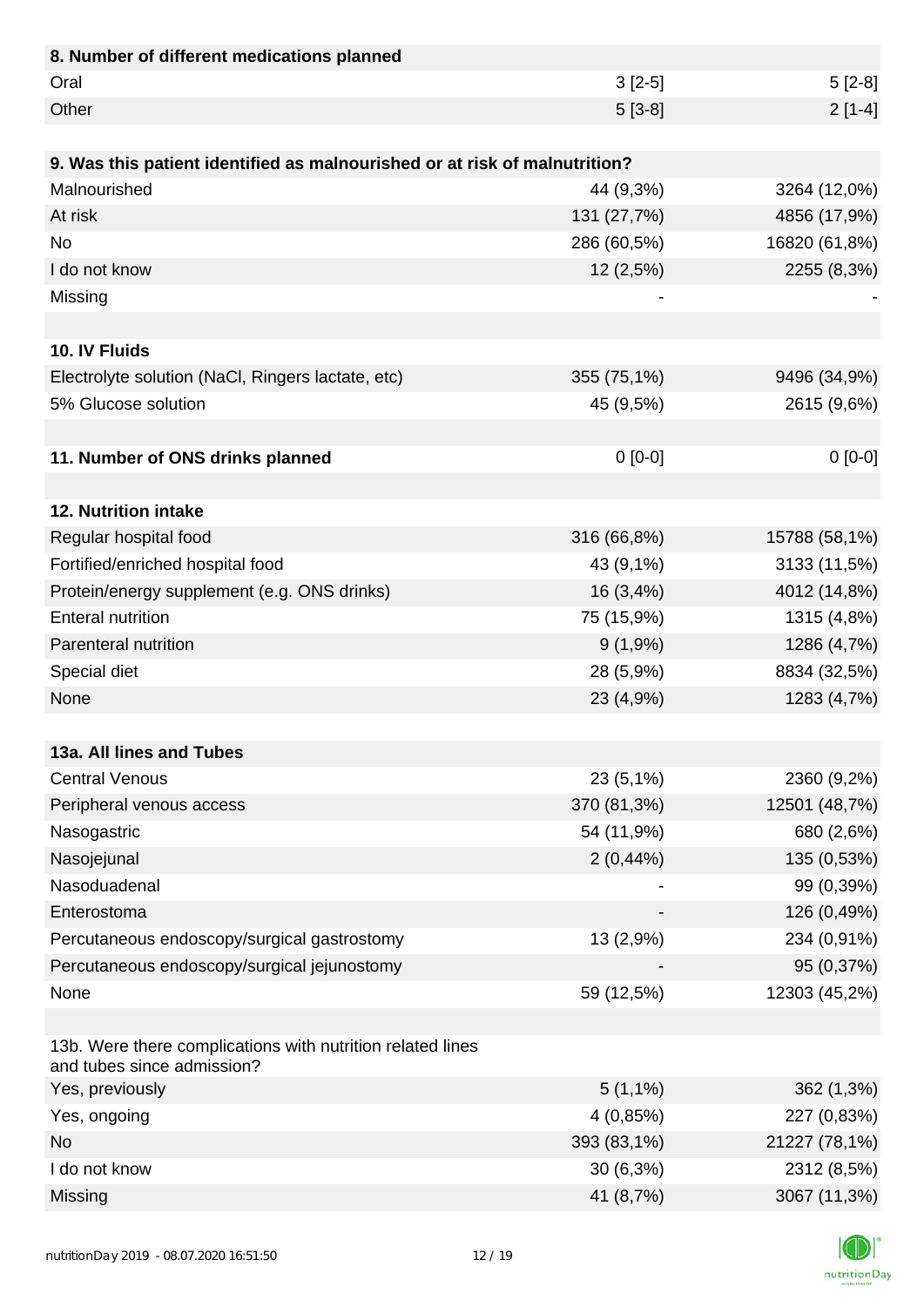| 14. Please indicate if any of the following was done for this patient since admission |             |               |
|---------------------------------------------------------------------------------------|-------------|---------------|
| Energy requirements were determined                                                   | 211 (46,4%) | 9593 (37,3%)  |
| Protein requirements were determined                                                  | 181 (39,8%) | 8543 (33,3%)  |
| Food/Nutrition intake was recorded in the patient record                              | 183 (40,2%) | 11079 (43,1%) |
| Nutrition treatment plan was developed                                                | 216 (47,5%) | 9042 (35,2%)  |
| Nutrition expert was consulted                                                        | 300 (65,9%) | 9313 (36,3%)  |
| Malnutrition status is recorded in the patient record                                 | 177 (38,9%) | 8238 (32,1%)  |
| None                                                                                  |             |               |
|                                                                                       |             |               |
| 15a. Energy goal                                                                      |             |               |
| < 500 kcal                                                                            | 23 (4,9%)   | 1046 (3,8%)   |
| 500-999 kcal                                                                          | $9(1,9\%)$  | 269 (0,99%)   |
| 1000-1499 kcal                                                                        | 37 (7,8%)   | 2400 (8,8%)   |
| 1500-1999 kcal                                                                        | 152 (32,1%) | 8218 (30,2%)  |
| >=2000 kcal                                                                           | $17(3,6\%)$ | 2704 (9,9%)   |
| Not determined                                                                        | 190 (40,2%) | 8749 (32,2%)  |
| I do not know                                                                         | 27 (5,7%)   | 2265 (8,3%)   |
| Missing                                                                               | 18 (3,8%)   | 1544 (5,7%)   |
|                                                                                       |             |               |
| 15b. Energy intake                                                                    |             |               |
| < 500 kcal                                                                            | $30(6,3\%)$ | 1697 (6,2%)   |
| 500-999 kcal                                                                          | 35 (7,4%)   | 1257 (4,6%)   |
| 1000-1499 kcal                                                                        | 110 (23,3%) | 3424 (12,6%)  |
| 1500-1999 kcal                                                                        | 57 (12,1%)  | 5999 (22,1%)  |
| >=2000 kcal                                                                           | 2(0,42%)    | 1448 (5,3%)   |
| Not determined                                                                        | 192 (40,6%) | 8533 (31,4%)  |
| I do not know                                                                         | 29 (6,1%)   | 3276 (12,0%)  |
| Missing                                                                               | 18 (3,8%)   | 1561 (5,7%)   |
|                                                                                       |             |               |
| 16. Since admission, this patient's health status has                                 |             |               |
| Improved                                                                              | 274 (57,9%) | 12837 (47,2%) |
| Deteriorated                                                                          | 36 (7,6%)   | 1433 (5,3%)   |
| Remained the same                                                                     | 89 (18,8%)  | 7057 (25,9%)  |
| This patient has just been admitted                                                   | 39 (8,2%)   | 1699 (6,2%)   |
| I do not know                                                                         | 17 (3,6%)   | 2663 (9,8%)   |
| Missing                                                                               | 18 (3,8%)   | 1506 (5,5%)   |
|                                                                                       |             |               |
| Length of hospital stay (days)                                                        | 14 [6-22]   | 12 [6-23]     |
|                                                                                       |             |               |
| <b>Outcome Code</b>                                                                   |             |               |
|                                                                                       |             |               |
| 1= Still in the hospital                                                              | 13(2,7%)    | 2601 (9,6%)   |
| 2= Transferred to another hospital                                                    | 3(0,63%)    | 571 (2,1%)    |
| 3= Transferred to long term care                                                      | 2(0,42%)    | 1107 (4,1%)   |
|                                                                                       |             |               |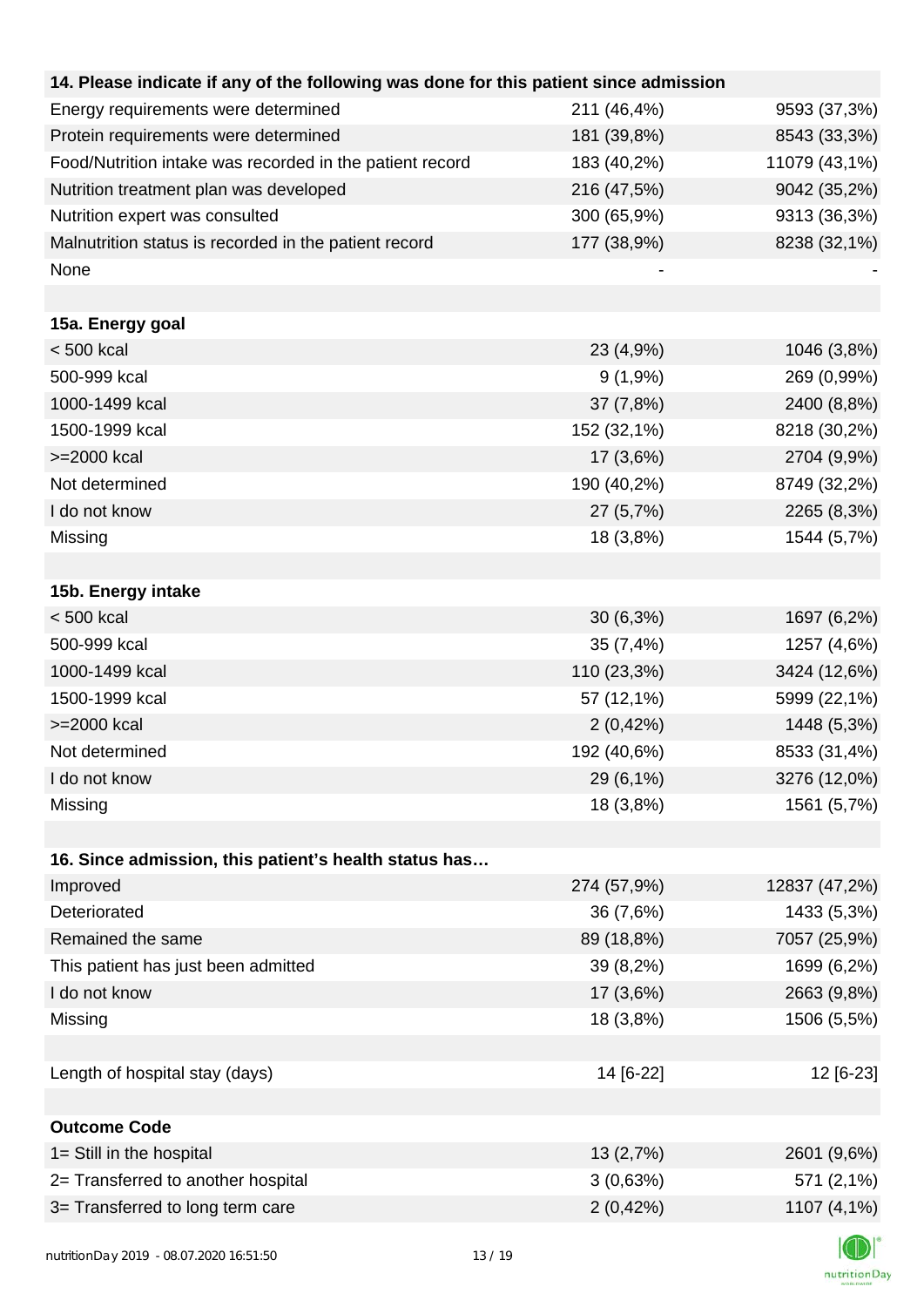| 4= Rehabilitation                    |             | 1222 (4,5%)   |
|--------------------------------------|-------------|---------------|
| 5= Discharged home                   | 272 (57,5%) | 20149 (74,1%) |
| $6 = Death$                          | $15(3,2\%)$ | 845 (3,1%)    |
| $7 =$ Others                         | 3(0,63%)    | 507 (1,9%)    |
| Missing                              | 165 (34,9%) | 193 (0,71%)   |
|                                      |             |               |
| <b>Readmitted since ND</b>           |             |               |
| $1 = No$                             | 247 (84,6%) | 18115 (75,8%) |
| 2= Yes, same hospital planned        | 22 (7,5%)   | 1637 (6,9%)   |
| 3= Yes, same hospital unplanned      | 8(2,7%)     | 1465 (6,1%)   |
| 4= Yes, different hospital planned   |             | 112 (0,47%)   |
| 5= Yes, different hospital unplanned |             | 112 (0,47%)   |
| 6= Unknown                           | $1(0,34\%)$ | 796 (3,3%)    |
| <b>Missing</b>                       | 14 (4,8%)   | 1597 (6,7%)   |

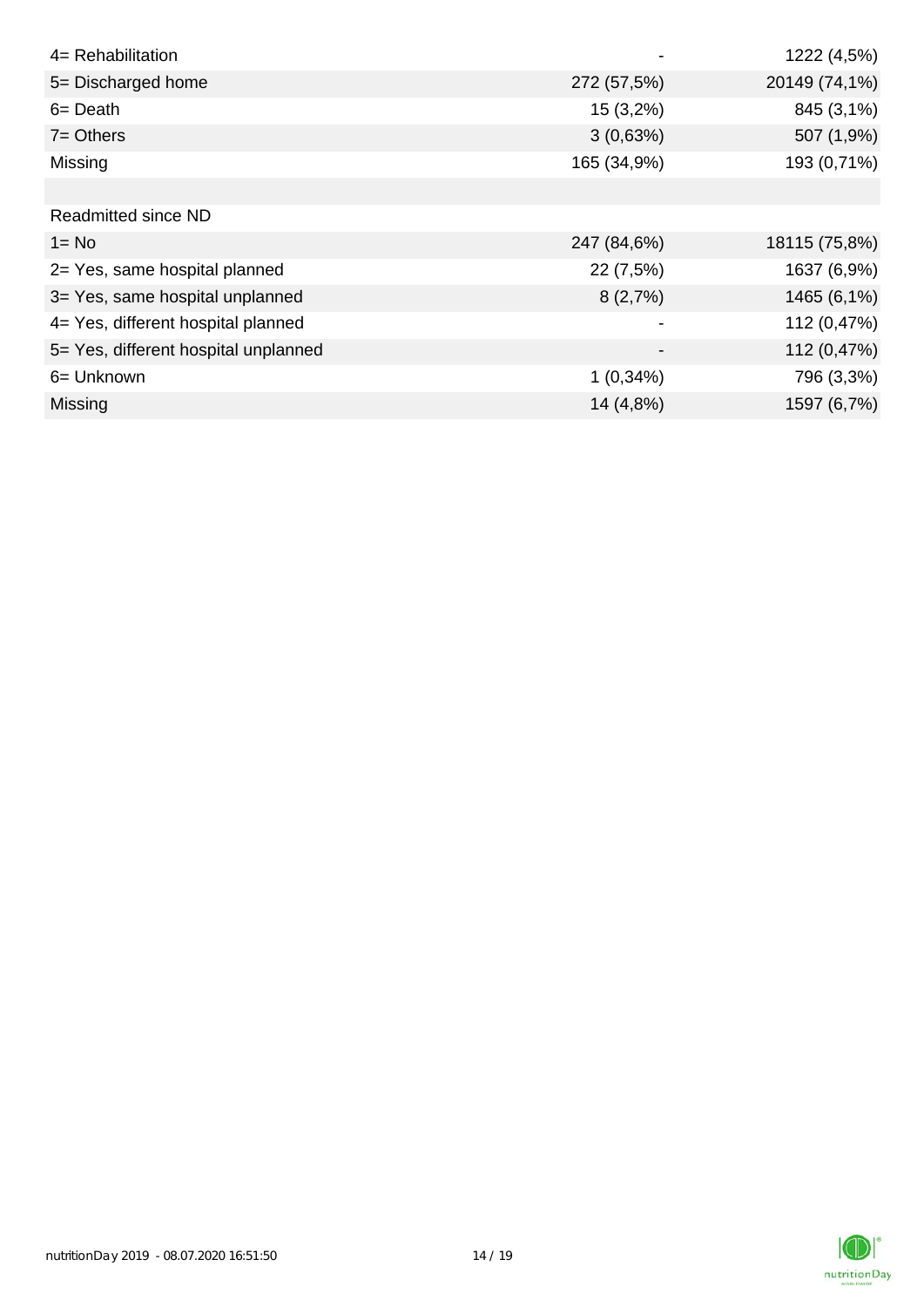|                                                                                   | <b>YOUR RESULTS</b> | <b>REFERENCE RESULTS</b> |
|-----------------------------------------------------------------------------------|---------------------|--------------------------|
|                                                                                   |                     |                          |
| 1. What are your typical dietary habits?                                          |                     |                          |
| No special dietary habits                                                         | 264 (56,4%)         | 17526 (66,5%)            |
| I am vegetarian                                                                   | $1(0,21\%)$         | 510 (1,9%)               |
| I adhee to a vegan diet                                                           |                     | 193 (0,73%)              |
| I eat gluten-free diet                                                            |                     | 244 (0,93%)              |
| I avoid added sugars                                                              | 107 (22,9%)         | 3934 (14,9%)             |
| I avoid carbohydrates                                                             | 40 (8,5%)           | 1502 (5,7%)              |
| I eat a low fat-diet                                                              | 79 (16,9%)          | 2899 (11,0%)             |
| I am lactose intolerant                                                           | 4(0,85%)            | 946 (3,6%)               |
| Other special diet due to intolerances/allergies                                  | $6(1,3\%)$          | 469 (1,8%)               |
| Other                                                                             | 59 (12,6%)          | 1854 (7,0%)              |
| No answer given                                                                   | 21 (4,5%)           | 1891 (7,2%)              |
| 2. Where did you live before your current hospital admission?                     |                     |                          |
| At home                                                                           | 419 (89,5%)         | 22025 (83,6%)            |
| In a nursing home or other live-in facility                                       | $1(0,21\%)$         | 836 (3,2%)               |
| I was transferred from another hospital                                           | 24 (5,1%)           | 1411 (5,4%)              |
| Other                                                                             | 2(0,43%)            | 374 (1,4%)               |
| Missing                                                                           | 22 (4,7%)           | 1694 (6,4%)              |
| 3. In general, are you able to walk?                                              |                     |                          |
| Yes                                                                               | 230 (49,1%)         | 16014 (60,8%)            |
| Yes, with someone's help                                                          | 53 (11,3%)          | 2580 (9,8%)              |
| Yes, independently using a cane, walker, or crutches                              | 51 (10,9%)          | 3466 (13,2%)             |
| No, I have a wheelchair                                                           | 22 (4,7%)           | 1033 (3,9%)              |
| No, I am bedridden                                                                | 87 (18,6%)          | 1462 (5,6%)              |
| Missing                                                                           | 25 (5,3%)           | 1785 (6,8%)              |
|                                                                                   |                     |                          |
| 4. In general, how would you say your health is?                                  |                     |                          |
| Very good                                                                         | 40 (8,5%)           | 1854 (7,0%)              |
| Good                                                                              | 209 (44,7%)         | 8966 (34,0%)             |
| Fair                                                                              | 163 (34,8%)         | 9409 (35,7%)             |
| Poor                                                                              | 26 (5,6%)           | 3513 (13,3%)             |
| Very poor                                                                         | 4(0,85%)            | 824 (3,1%)               |
| Missing                                                                           | 26 (5,6%)           | 1774 (6,7%)              |
| 5. Over the last 12 months prior to your current hospital admission approximately |                     |                          |
| how many times have you seen a doctor?                                            | 2I210               | F <sub>10</sub> 101      |

| how many times have you seen a doctor?                                               | $3$ [2-10] | $5 [2 - 10]$ |
|--------------------------------------------------------------------------------------|------------|--------------|
| how many times have you been admitted to the<br>hospital (Emergency room, any ward)? | $1$ [1-3]  | $1$ [0-2]    |

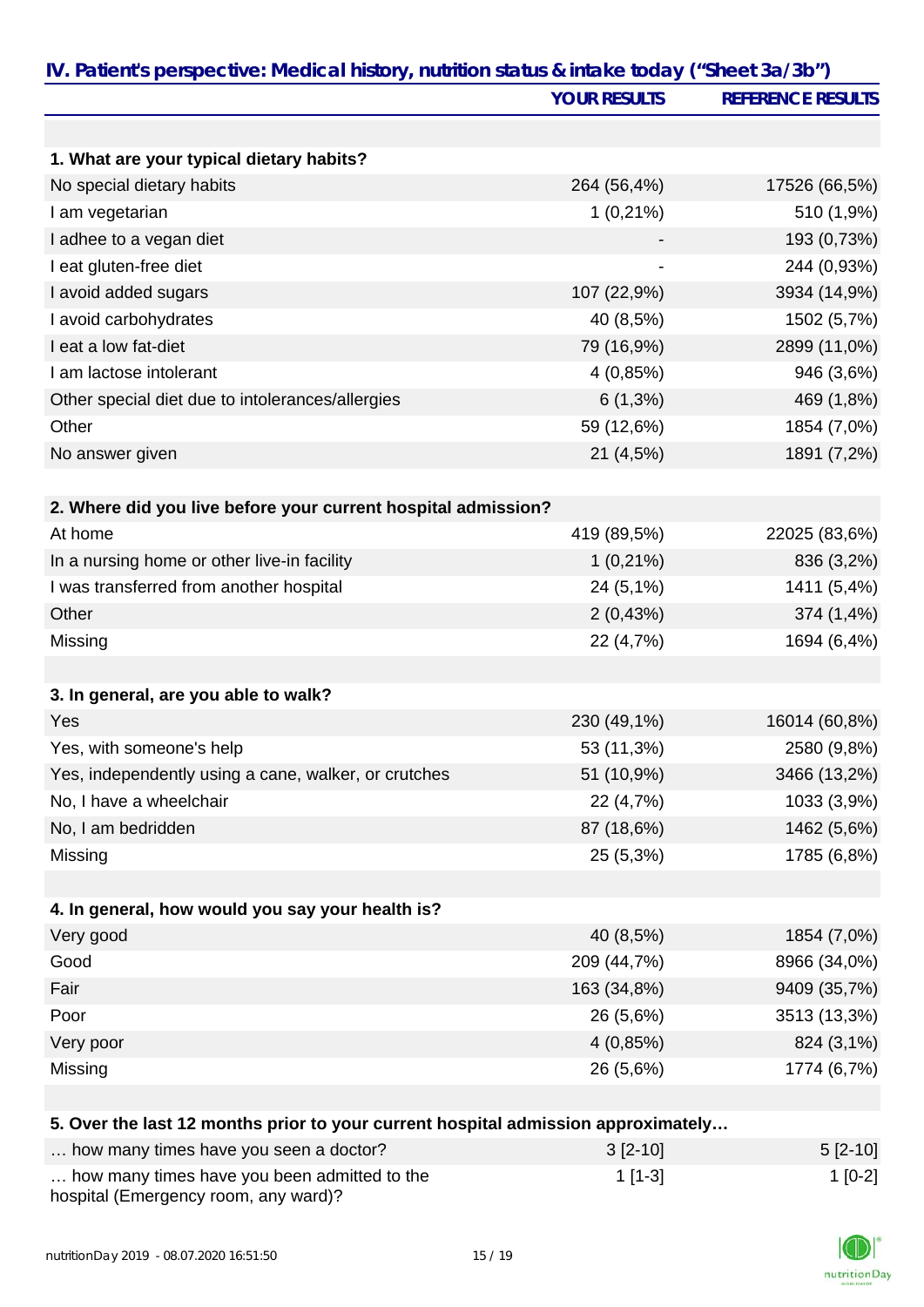| how many nights in total have you spent in hospital? | $6[2-15]$ | $5[0-15]$ |
|------------------------------------------------------|-----------|-----------|
|------------------------------------------------------|-----------|-----------|

| 6. How many different medications do you take routinely each day (prior to hospitalisation)? |                           |                              |
|----------------------------------------------------------------------------------------------|---------------------------|------------------------------|
| $1 - 2$                                                                                      |                           |                              |
| $3 - 5$                                                                                      | 130 (27,8%)               | 4936 (18,7%)                 |
| More than 5                                                                                  | 154 (32,9%)<br>61 (13,0%) | 6672 (25,3%)<br>7906 (30,0%) |
| None                                                                                         |                           |                              |
|                                                                                              | 87 (18,6%)                | 3926 (14,9%)                 |
| I do not know                                                                                | 12 (2,6%)                 | 1077 (4,1%)                  |
| Missing                                                                                      | 24 (5,1%)                 | 1823 (6,9%)                  |
| 7. Do you have health insurance?                                                             |                           |                              |
| Yes, private insurance only                                                                  | 21 (4,5%)                 | 4253 (16,1%)                 |
| Yes, public insurance only                                                                   | 366 (78,2%)               | 12350 (46,9%)                |
| Yes, both                                                                                    | 24 (5,1%)                 | 3229 (12,3%)                 |
| None                                                                                         | 25 (5,3%)                 | 2938 (11,2%)                 |
| I prefer not to answer                                                                       | 3(0,64%)                  | 1314 (5,0%)                  |
| Missing                                                                                      | 29 (6,2%)                 | 2256 (8,6%)                  |
|                                                                                              |                           |                              |
| 8. What was your weight 5 years ago?                                                         | 76 [67-89]                | 72 [60-85]                   |
| I do not know                                                                                | 139 (29,7%)               | 6267 (23,8%)                 |
|                                                                                              |                           |                              |
| 9a. Have you lost weight within the last 3 months?                                           |                           |                              |
| Yes, intentionally                                                                           | 71 (15,2%)                | 2468 (9,4%)                  |
| Yes, unintentionally                                                                         | 176 (37,6%)               | 10065 (38,2%)                |
| No, my weight stayed the same                                                                | 101 (21,6%)               | 7869 (29,9%)                 |
| No, I gained weight                                                                          | 57 (12,2%)                | 2857 (10,8%)                 |
| I do not know                                                                                | 54 (11,5%)                | 2512 (9,5%)                  |
| Missing                                                                                      | $9(1,9\%)$                | 569 (2,2%)                   |
|                                                                                              |                           |                              |
| 9b. If yes, how many kg did you lose?                                                        | $8[5-12]$                 | 6 [4-10]                     |
| I do not know                                                                                | 34 (13,8%)                | 1997 (15,9%)                 |
|                                                                                              |                           |                              |
| 10. Did you know about your hospitalisation two days                                         | 118 (28,6%)               | 9602 (40,6%)                 |
| before admission? (Yes)                                                                      |                           |                              |
| 11. Please indicate if you                                                                   |                           |                              |
| were weighed at admission                                                                    | 112 (25,1%)               | 14112 (57,4%)                |
| were informed about your nutrition status                                                    | 166 (37,3%)               | 8364 (34,3%)                 |
|                                                                                              | 169 (38,1%)               |                              |
| were informed about nutrition care options<br>received special nutrition care                | 182 (40,7%)               | 7769 (31,9%)<br>7463 (30,7%) |
|                                                                                              |                           |                              |
| 12 How wall have value aton in the week before you were admitted to the bosnital?            |                           |                              |

| iz. How well have you eaten in the week before you were admitted to the hospital? |             |               |
|-----------------------------------------------------------------------------------|-------------|---------------|
| More than normal                                                                  | 46 (9,9%)   | 1163 (4,4%)   |
| Normal                                                                            | 275 (59,3%) | 15832 (60,4%) |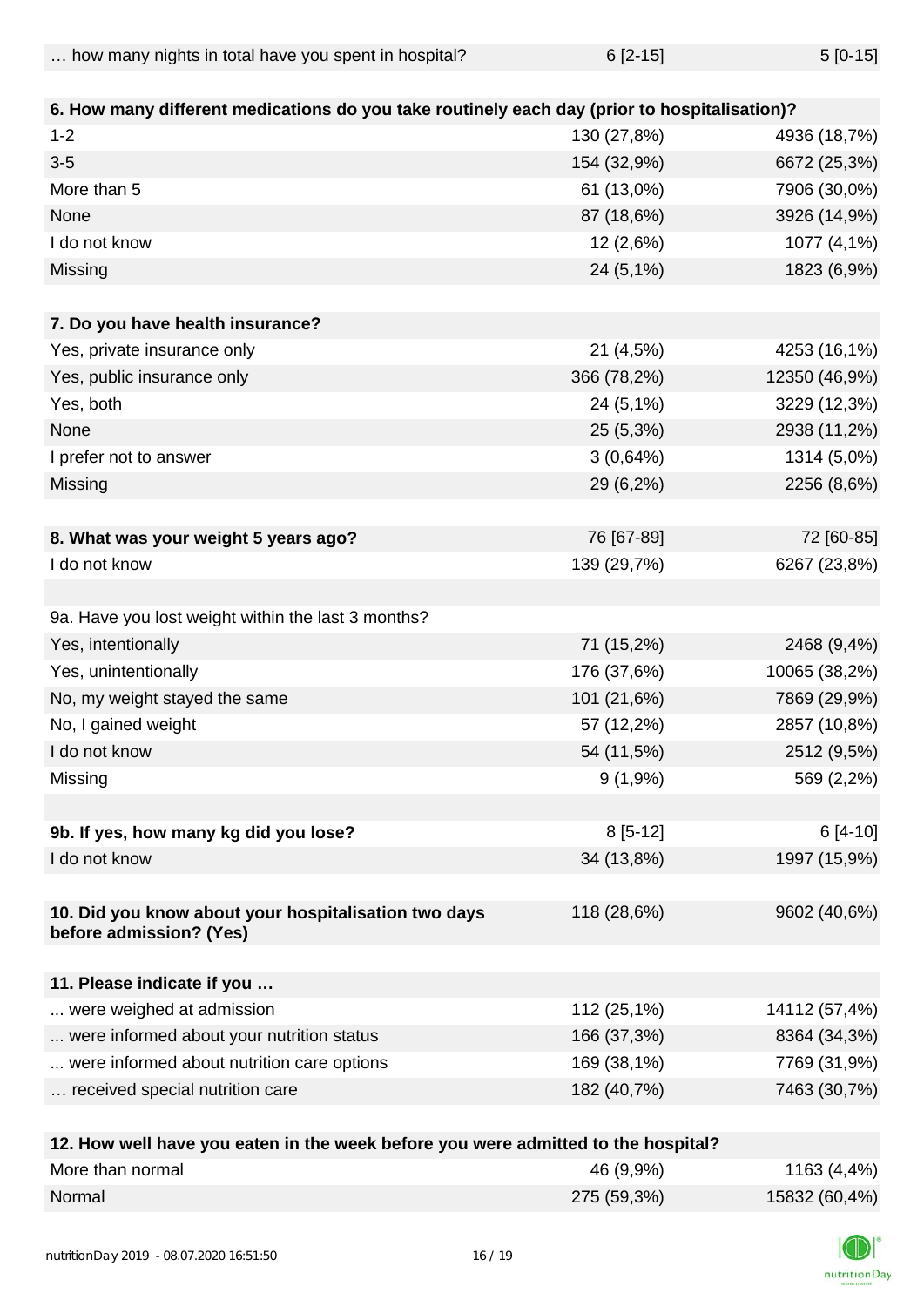| About 3/4 of normal                                                            | 56 (12,1%)  | 2728 (10,4%)  |
|--------------------------------------------------------------------------------|-------------|---------------|
| About half of normal                                                           | 49 (10,6%)  | 3287 (12,5%)  |
| About a quarter to nearly nothing                                              | 21 (4,5%)   | 2496 (9,5%)   |
| I do not know                                                                  | $6(1,3\%)$  | 264 (1,0%)    |
| Missing                                                                        | 11(2,4%)    | 443 (1,7%)    |
|                                                                                |             |               |
| 13. In general, how satisfied are you with the food at the hospital?           |             |               |
| Very satisfied                                                                 | 111 (23,9%) | 6066 (23,1%)  |
| Somewhat satisfied                                                             | 129 (27,8%) | 8166 (31,2%)  |
| Neutral                                                                        | 47 (10,1%)  | 4867 (18,6%)  |
| <b>Dissatisfied</b>                                                            | 42 (9,1%)   | 2103 (8,0%)   |
| Very dissatisfied                                                              | 17(3,7%)    | 726 (2,8%)    |
| I do not know                                                                  | 75 (16,2%)  | 2021 (7,7%)   |
| Missing                                                                        | 43 (9,3%)   | 2264 (8,6%)   |
|                                                                                |             |               |
| 14. Did you get any help with eating TODAY?                                    |             |               |
| Yes, from family or friends                                                    | 145 (31,3%) | 2448 (9,3%)   |
| Yes, from hospital staff                                                       | 50 (10,8%)  | 1670 (6,4%)   |
| <b>No</b>                                                                      | 228 (49,1%) | 19193 (73,2%) |
| I do not know                                                                  | 2(0,43%)    | 302 (1,2%)    |
| Missing                                                                        | 39 (8,4%)   | 2600 (9,9%)   |
|                                                                                |             |               |
| 15. Were you able to eat without interruption TODAY?<br>(Yes)                  | 315 (75,9%) | 17231 (74,2%) |
|                                                                                |             |               |
| 16a. Please indicate how much hospital food you ate for lunch or dinner TODAY: |             |               |
| About all                                                                      | 194 (41,8%) | 12095 (46,1%) |
| 1/2                                                                            | 114 (24,6%) | 6486 (24,7%)  |
| 1/4                                                                            | 44 (9,5%)   | 3353 (12,8%)  |
| Nothing                                                                        | 70 (15,1%)  | 3130 (11,9%)  |
| Missing                                                                        | 42 (9,1%)   | 1149 (4,4%)   |
|                                                                                |             |               |
| 16b. The portion size of the meal I ordered TODAY was                          |             |               |
| Standard                                                                       | 274 (59,1%) | 15979 (61,0%) |
| Smaller                                                                        | 50 (10,8%)  | 2367 (9,0%)   |
| Larger                                                                         | 2(0,43%)    | 1119 (4,3%)   |
| I do not know                                                                  | 58 (12,5%)  | 2429 (9,3%)   |
| Missing                                                                        | 80 (17,2%)  | 4319 (16,5%)  |
|                                                                                |             |               |
| 17. If you did not eat everything of your meal, please tell us why:            |             |               |
| I did not like the type of food offered                                        | 41 (18,0%)  | 2061 (15,9%)  |
| I did not like the smell/taste of the food                                     | 27 (11,8%)  | 1569 (12,1%)  |
| The food did not fit my cultural/religious preferences                         |             | 143 (1,1%)    |
| The food was too hot                                                           | $1(0,44\%)$ | 59 (0,45%)    |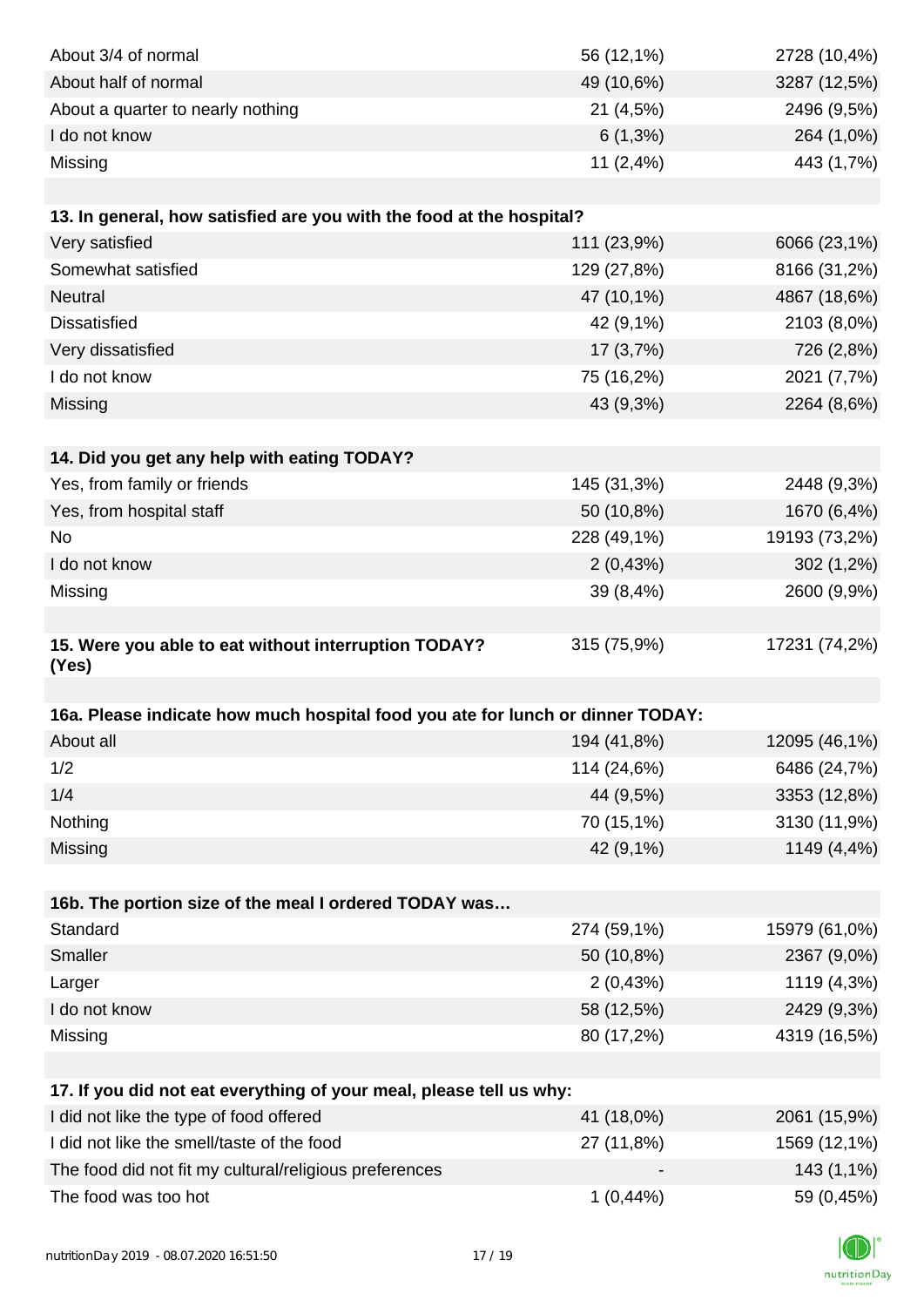| $8(3,5\%)$  | 296 (2,3%)   |
|-------------|--------------|
| -           | 96 (0,74%)   |
| $21(9,2\%)$ | 2205 (17,0%) |
| 31(13,6%)   | 3830 (29,5%) |
| 18 (7,9%)   | 761 (5,9%)   |
| 11 $(4,8%)$ | 1427 (11,0%) |
| $14(6,1\%)$ | 1029 (7,9%)  |
| 4(1,8%)     | 789 (6,1%)   |
| $3(1,3\%)$  | 208 (1,6%)   |
| 13(5,7%)    | 1289 (9,9%)  |
| 34 (14,9%)  | 766 (5,9%)   |
| 4(1,8%)     | 139 (1,1%)   |
| 41 (18,0%)  | 1829 (14,1%) |
|             |              |

| 18. Enter the number of glasses/cups of the drinks you consumed in the last 24 hours |             |              |
|--------------------------------------------------------------------------------------|-------------|--------------|
| Water                                                                                | $4[2-5]$    | $3[2-5]$     |
| Tea                                                                                  | $1[1-2]$    | $1[0-2]$     |
| Coffee                                                                               | $1$ [1-2]   | $1[1-2]$     |
| <b>Milk</b>                                                                          | $2[1-2]$    | $1$ [0-1]    |
| Fruit juice                                                                          | $2[1-2]$    | $1[0-2]$     |
| Soft drinks                                                                          | $0 [0-0]$   | $0[0-1]$     |
| <b>Nutrition drink</b>                                                               | $1$ [1-2]   | $0[0-1]$     |
| Other                                                                                | $1$ [1-2]   | $0 [0-1]$    |
|                                                                                      |             |              |
| 19a. Did you eat any food apart from hospital food<br><b>TODAY?</b>                  | 192 (52,7%) | 6580 (28,9%) |
|                                                                                      |             |              |
| 19b. If yes, what did you eat?                                                       |             |              |

| Sweet snacks              | 23 (12,0%)  | 1928 (29,3%) |
|---------------------------|-------------|--------------|
| Salty snacks              | 53 (27,6%)  | 749 (11,4%)  |
| Homemade food             | 26 (13,5%)  | 963 (14,6%)  |
| <b>Fruits</b>             | 98 (51,0%)  | 2551 (38,8%) |
| Dairy products            | 66 (34,4%)  | 724 (11,0%)  |
| Food delivered/restaurant | $6(3,1\%)$  | 293 (4,5%)   |
| Sandwich                  | 7(3,6%)     | 421 (6,4%)   |
| Other                     | $14(7,3\%)$ | 1042 (15,8%) |

| 20. How has your food intake changed since your hospital admission? |             |               |  |  |
|---------------------------------------------------------------------|-------------|---------------|--|--|
| Increased                                                           | 69 (14,9%)  | 3706 (14,1%)  |  |  |
| Decreased                                                           | 204 (44,0%) | 7774 (29,7%)  |  |  |
| Stayed the same                                                     | 132 (28,4%) | 10331 (39,4%) |  |  |
| I do not know                                                       | $10(2,2\%)$ | 1690 (6,4%)   |  |  |
| Missing                                                             | 49 (10,6%)  | 2712 (10,3%)  |  |  |